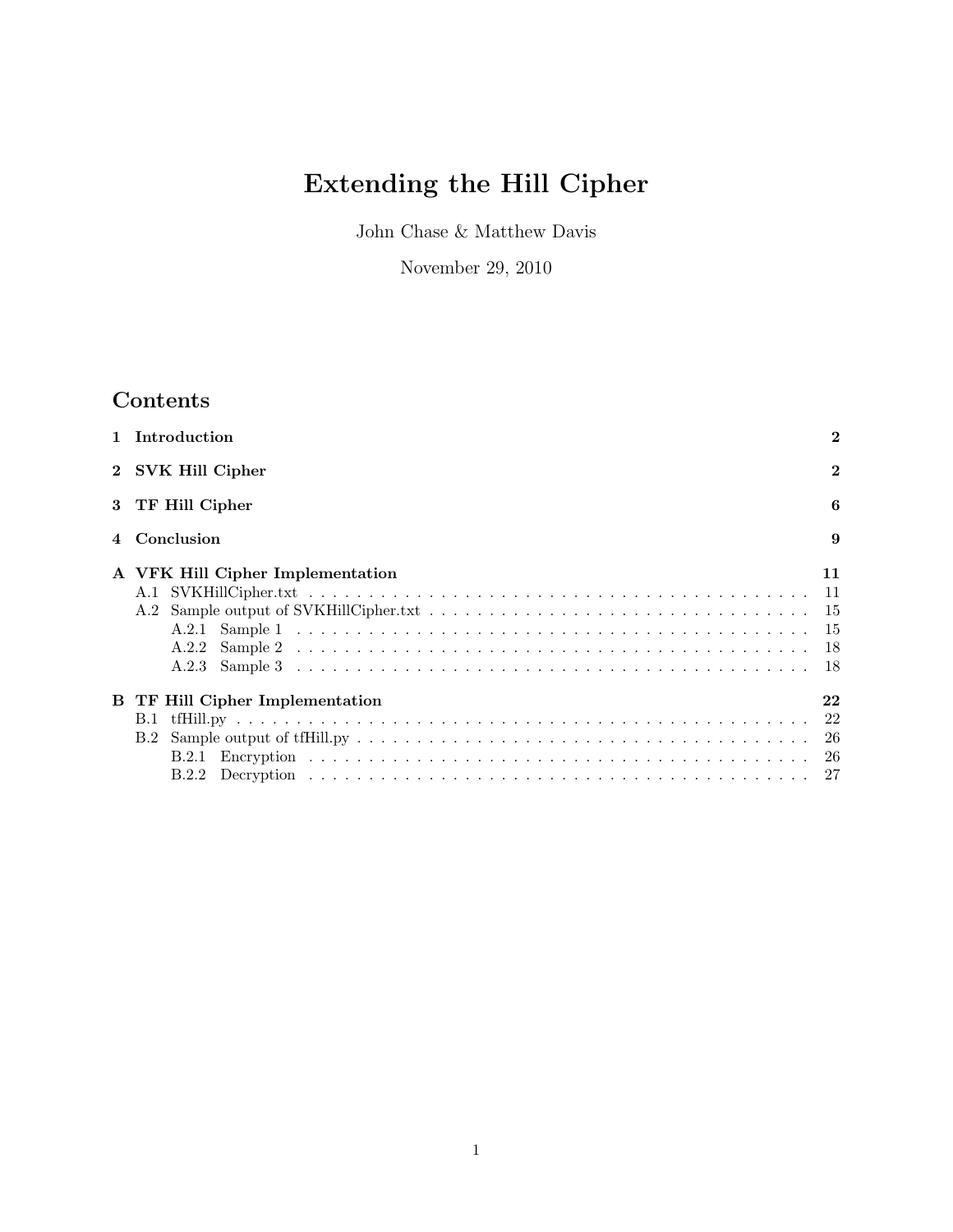## 1 Introduction

The classic Hill Cipher is a symmetric cipher using matrix multiplication, first introduced by Lester Hill in a short paper published in 1929 [1]. Hill's cipher consists of breaking encoded plaintext into blocks (vectors) of size n, then multiplying each by an  $n \times n$  key matrix K and reducing modulo some number m to yield the ciphertext. More simply, the plaintext block  $X$  encrypts to  $Y$  by

$$
Y = XK \pmod{m}
$$

Decryption is only possible if the key matrix is invertible modulo m.

At the time when Hill introduced this encryption scheme, this was computationally intensive to do by hand. Hill had a machine built (Figure 1) to perform the encryption with a fixed encryption matrix, but his machine never sold and his cipher has never been used in practice.



Figure 1: Hill's Machine [2]

The Hill Cipher described above is easily cryptanalyzed by the known-plaintext attack. If the block size of the Hill Cipher is  $n$ , we would need  $n$  pairs of plaintext and ciphertext row vectors. We would enter them in two  $n \times n$  matrices: plaintext matrix X and ciphertext matrix Y. For the key matrix K, we know that  $Y = XK$ . Provided that X is invertible mod m, the key is recoverable as  $K = X^{-1}Y$ . If X is singular, we require more plaintext-ciphertext pairs with which we repeat the process.

From modern symmetric ciphers we expect strength against the ciphertext-only attack, the knownplaintext attack, the chosen-plaintext attack, and the chosen-ciphertext attack [3]. Thus, the classic Hill Cipher is of little practical use. Despite its lack of acceptance, several authors have suggested modifications to the Hill Cipher which make it more secure against these attacks [4, 5, 6, 7, 8]. Efforts to redeem the Hill Cipher are not without merit. If the cipher can be strengthened against these attacks, it could actually be used in practice. In this paper, we discuss and implement two such modified Hill ciphers.

## 2 SVK Hill Cipher

In 2010, Sastry, Varanasi, and Kumar introduced a variant of the Hill Cipher, which uses a pair of key matrices and a permutation scheme. In this variant, the plaintext takes the form of a square matrix with the same dimensions as the key matrices. The plaintext block is then multiplied by one key on the left and the other key on the right. Following this multiplication, the entries of the resulting matrix are converted to binary form, and the 128 resulting bits are permuted before being converted back to decimal form as a completely different matrix. Finally, the entire procedure is repeated a specific number of times before the ciphertext takes its final form and is transmitted to the receiver [4].

The procedure is probably best illustrated with an example. Suppose Alice wants to send the message "Abbot=A. Square" to Bob. First, the characters in Alice's message are converted to decimal numbers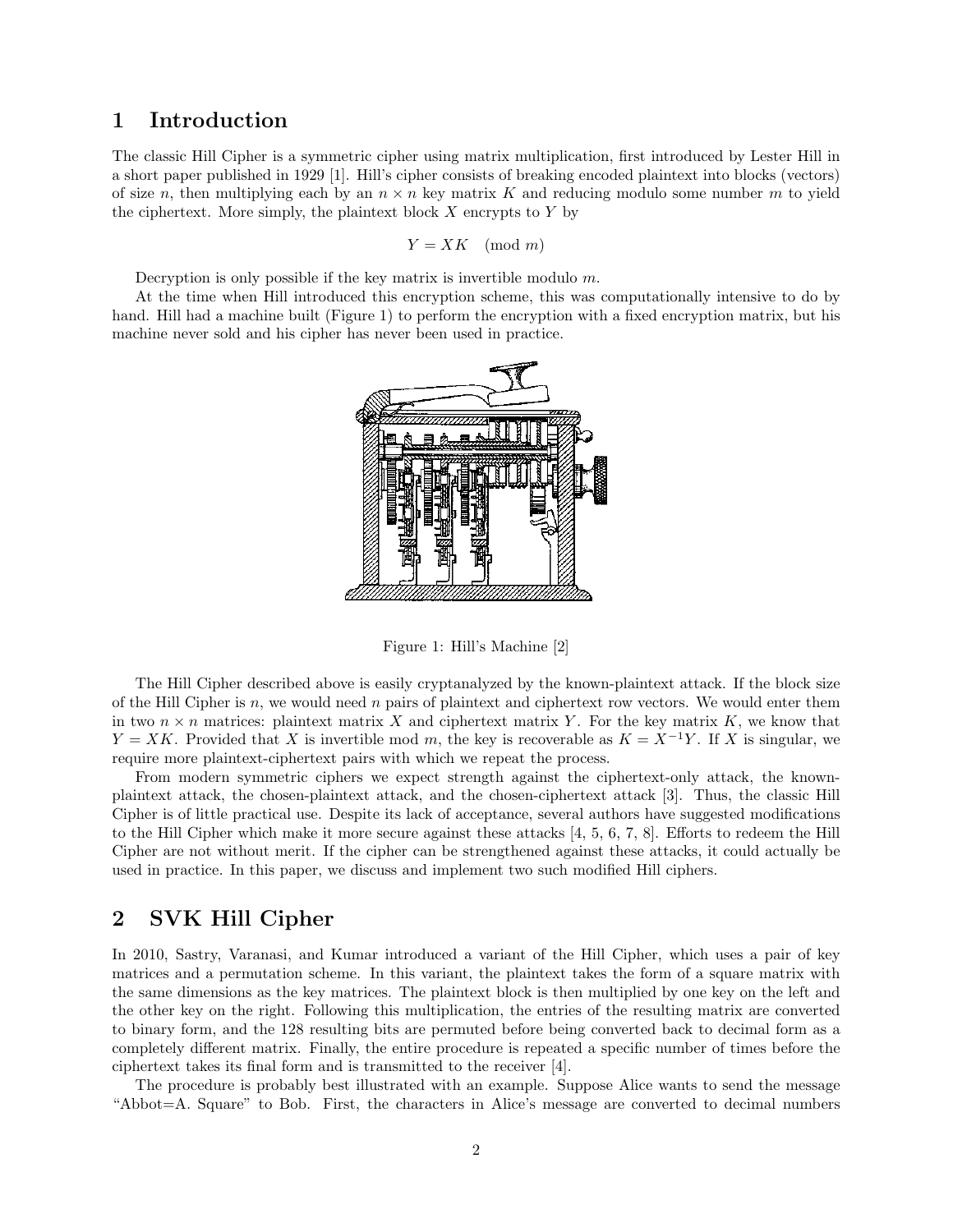between 0 and 255 using the EBCDIC code. The numbers representing the characters in the message are placed into a  $4 \times 4$  matrix. (Longer messages would be placed into multiple  $4 \times 4$  matrices; shorter messages would have extra characters added to fill out the 16 entries in a  $4 \times 4$  matrix.) Alice's message yields the following matrix:

| 193   | 130 | 130 | 150] |
|-------|-----|-----|------|
| 163   | 163 | 126 | 193  |
| l 175 | 64  | 226 | 152  |
| -164  | 129 | 153 | 133  |

Suppose Alice and Bob have agreed on the following two keys,  $K$ , and  $L$ .

$$
K = \begin{bmatrix} 18 & 33 & 109 & 210 \\ 78 & 43 & 102 & 64 \\ 133 & 17 & 29 & 89 \\ 99 & 87 & 114 & 12 \end{bmatrix}
$$

$$
L = \begin{bmatrix} 19 & 74 & 20 & 103 \\ 88 & 30 & 41 & 19 \\ 211 & 201 & 136 & 87 \\ 77 & 40 & 92 & 126 \end{bmatrix}
$$

The matrix  $K$  is to be used as a multiplier on the left of the plaintext block, and  $L$  is to be used as a multiplier on the right of the plaintext block. So Alice's first step in the encrypting process is to find the product  $KPL$ , which is given by:

$$
KPL = \begin{bmatrix} 37 & 84 & 53 & 207 \\ 252 & 250 & 237 & 134 \\ 122 & 149 & 90 & 88 \\ 115 & 94 & 211 & 45 \end{bmatrix}
$$

After this product is found, the permutation step is completed in three stages. First these 16 entries are converted into binary form, and their binary forms are entered as rows in a new  $16 \times 8$  matrix. Here, the binary form of 37 (00100101) would be the first row of this matrix, the binary form of 84 (01010100) would be the second row, etc. Here is that matrix in its entirety:

| $\overline{0}$   | $\overline{0}$ | 1                | 0              | $\overline{0}$   | 1                | 0                | $\mathbf{1}$     |
|------------------|----------------|------------------|----------------|------------------|------------------|------------------|------------------|
| $\boldsymbol{0}$ | $\mathbf 1$    | $\boldsymbol{0}$ | 1              | $\boldsymbol{0}$ | 1                | $\overline{0}$   | $\overline{0}$   |
| $\boldsymbol{0}$ | $\overline{0}$ | $\mathbf 1$      | $\mathbf 1$    | $\boldsymbol{0}$ | $\mathbf 1$      | $\overline{0}$   | $\mathbf{1}$     |
| $\mathbf{1}$     | $\mathbf 1$    | $\overline{0}$   | $\overline{0}$ | $\mathbf 1$      | $\mathbf 1$      | $\mathbf 1$      | $\mathbf{1}$     |
| $\mathbf{1}$     | $\mathbf{1}$   | $\mathbf 1$      | 1              | 1                | 1                | $\overline{0}$   | $\overline{0}$   |
| $\mathbf{1}$     | $\mathbf{1}$   | 1                | $\mathbf 1$    | $\mathbf{1}$     | $\overline{0}$   | $\mathbf{1}$     | $\boldsymbol{0}$ |
| $\mathbf{1}$     | $\mathbf 1$    | 1                | $\overline{0}$ | 1                | $\mathbf 1$      | $\overline{0}$   | $\mathbf{1}$     |
| $\mathbf{1}$     | $\overline{0}$ | $\overline{0}$   | $\overline{0}$ | $\overline{0}$   | $\mathbf 1$      | $\mathbf 1$      | $\overline{0}$   |
| $\overline{0}$   | $\mathbf 1$    | $\mathbf 1$      | $\mathbf 1$    | $\mathbf 1$      | $\overline{0}$   | $\mathbf{1}$     | $\boldsymbol{0}$ |
| $\mathbf{1}$     | $\overline{0}$ | $\overline{0}$   | $\mathbf 1$    | $\boldsymbol{0}$ | $\mathbf 1$      | $\overline{0}$   | $\mathbf{1}$     |
| $\overline{0}$   | $\mathbf{1}$   | $\overline{0}$   | $\mathbf 1$    | $\mathbf{1}$     | $\overline{0}$   | $\mathbf{1}$     | $\overline{0}$   |
| $\overline{0}$   | $\mathbf{1}$   | $\overline{0}$   | 1              | $\mathbf{1}$     | $\overline{0}$   | $\overline{0}$   | $\boldsymbol{0}$ |
| $\overline{0}$   | $\mathbf 1$    | 1                | 1              | $\boldsymbol{0}$ | $\boldsymbol{0}$ | $\mathbf 1$      | $\mathbf{1}$     |
| $\overline{0}$   | $\mathbf{1}$   | $\overline{0}$   | $\mathbf 1$    | $\mathbf{1}$     | $\mathbf{1}$     | $\mathbf 1$      | $\overline{0}$   |
| $\mathbf{1}$     | $\mathbf 1$    | $\rm 0$          | 1              | $\boldsymbol{0}$ | $\boldsymbol{0}$ | $\mathbf 1$      | $\mathbf{1}$     |
| $\overline{0}$   | 0              | 1                | $\rm 0$        | 1                | 1                | $\boldsymbol{0}$ | $\mathbf{1}$     |
|                  |                |                  |                |                  |                  |                  |                  |

Next, the 128 bits that make up this matrix are permuted according to the following scheme. The matrix is divided horizontally into two equal sections, so the first eight rows are considered separate from the last eight rows.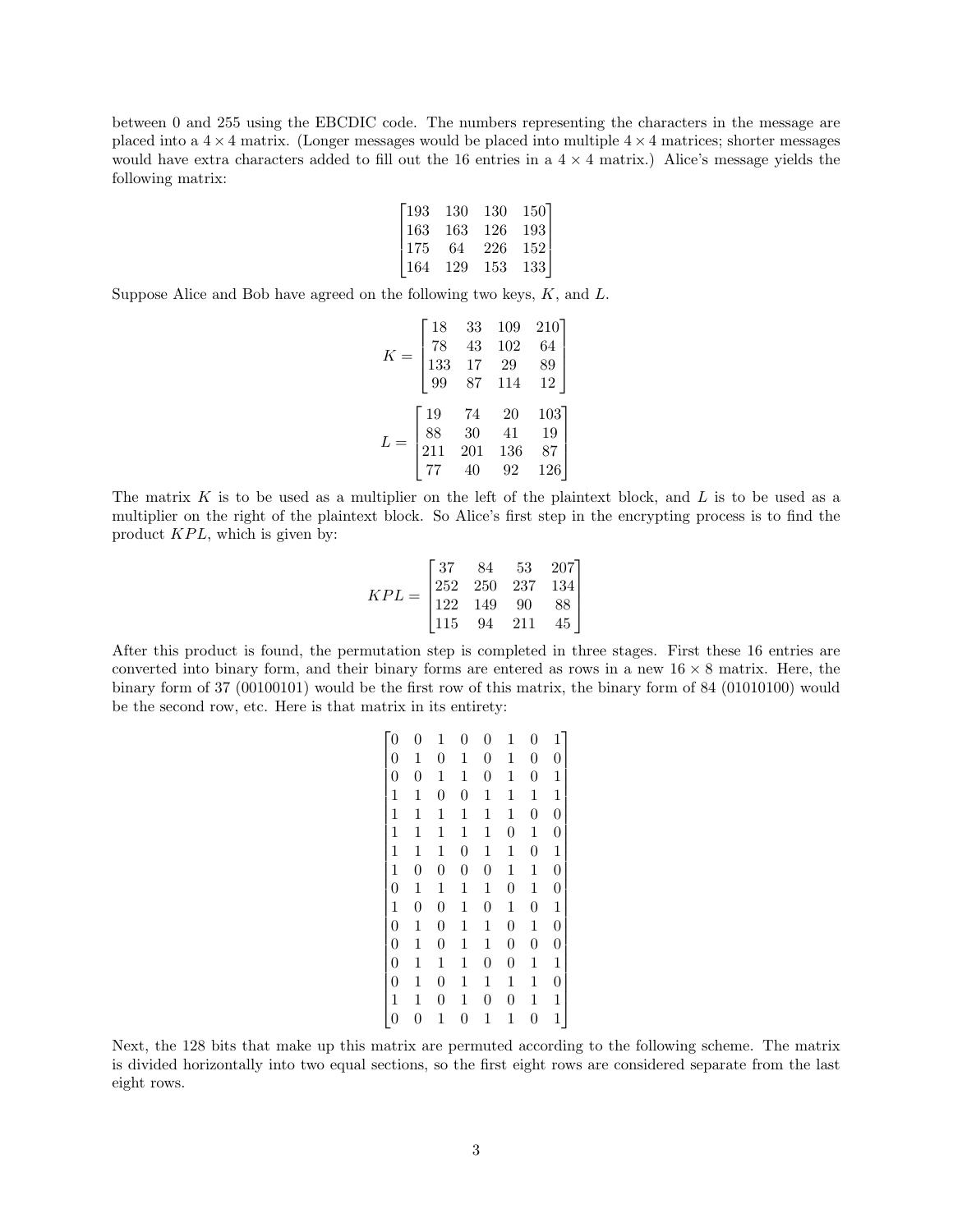In the top (first eight rows), beginning with the last (eighth) row, the bits are taken from the right to the left and used to fill the first column in the new (permuted) matrix. That is, the first column of the new matrix is filled first by the 8 bits in row 8 of the old matrix, taking them from right to left (column 8 back to column 1), and then by the 8 bits from row 7, taking them the same way. The next three columns of the new matrix are filled the same way using pairs of rows of the upper half of the old matrix.

Next, the lower half (rows 9 through 16) are used to fill in the remaining columns of the new matrix. The columns are filled in a similar way, using the rows from the old matrix, but this time the rows are taken in order, beginning with row 9, and the bits are taken in their usual order, from left to right. So column 5 in the new matrix is filled using the bits (from left to right) of row 9, followed immediately by the bits from row 10. Columns 6-8 are filled in the same way.

Following with our example, the new (permuted) matrix would look like this:

| $\Omega$         | $\boldsymbol{0}$ | 1                | $\boldsymbol{0}$ | $\boldsymbol{0}$ | $\boldsymbol{0}$ | $\boldsymbol{0}$ | $1^{-}$          |
|------------------|------------------|------------------|------------------|------------------|------------------|------------------|------------------|
| $\mathbf{1}$     | $\mathbf 1$      | $\mathbf 1$      | $\boldsymbol{0}$ | $\mathbf{1}$     | $\mathbf 1$      | $\mathbf 1$      | $\mathbf{1}$     |
| $\mathbf{1}$     | $\overline{0}$   | $\mathbf{1}$     | $\mathbf 1$      | $\mathbf 1$      | $\boldsymbol{0}$ | $\mathbf{1}$     | $\boldsymbol{0}$ |
| $\overline{0}$   | $\mathbf 1$      | $\mathbf{1}$     | $\overline{0}$   | $\mathbf{1}$     | $\mathbf 1$      | $\mathbf{1}$     | $\mathbf{1}$     |
| $\boldsymbol{0}$ | $\mathbf 1$      | $\overline{0}$   | 1                | 1                | $\mathbf 1$      | $\overline{0}$   | $\boldsymbol{0}$ |
| $\overline{0}$   | $\mathbf{1}$     | $\overline{0}$   | $\overline{0}$   | $\overline{0}$   | $\overline{0}$   | $\boldsymbol{0}$ | $\boldsymbol{0}$ |
| $\boldsymbol{0}$ | $\mathbf{1}$     | $\mathbf 1$      | $\mathbf 1$      | $\mathbf 1$      | $\mathbf 1$      | $\mathbf{1}$     | $\mathbf{1}$     |
| $\mathbf{1}$     | $\mathbf 1$      | $\mathbf 1$      | $\boldsymbol{0}$ | $\boldsymbol{0}$ | $\boldsymbol{0}$ | $\mathbf 1$      | $\mathbf{1}$     |
| $\overline{1}$   | $\boldsymbol{0}$ | $\mathbf{1}$     | $\mathbf 1$      | $\mathbf 1$      | $\boldsymbol{0}$ | $\overline{0}$   | $\overline{0}$   |
| $\overline{0}$   | $\boldsymbol{0}$ | $\overline{0}$   | $\overline{0}$   | $\boldsymbol{0}$ | $\mathbf{1}$     | $\mathbf{1}$     | $\overline{0}$   |
| $\mathbf{1}$     | $\mathbf 1$      | $\mathbf 1$      | $\mathbf 1$      | $\overline{0}$   | $\boldsymbol{0}$ | $\overline{0}$   | $\mathbf{1}$     |
| $\overline{1}$   | $\mathbf{1}$     | $\overline{0}$   | $\overline{0}$   | $\mathbf{1}$     | $\mathbf 1$      | $\mathbf 1$      | $\overline{0}$   |
| $\overline{0}$   | $\mathbf{1}$     | $\mathbf 1$      | $\overline{0}$   | $\overline{0}$   | $\mathbf 1$      | $\mathbf{1}$     | $\mathbf{1}$     |
| $\mathbf{1}$     | $\mathbf 1$      | 1                | 1                | 1                | $\boldsymbol{0}$ | $\mathbf 1$      | $\mathbf{1}$     |
| $\overline{1}$   | $\mathbf{1}$     | $\overline{0}$   | $\boldsymbol{0}$ | $\boldsymbol{0}$ | $\boldsymbol{0}$ | $\mathbf 1$      | $\overline{0}$   |
|                  | $\mathbf 1$      | $\boldsymbol{0}$ | $\rm 0$          | 1                | $\overline{0}$   | $\overline{0}$   | $\mathbf{1}$     |

Finally, the third stage of the permutation process is carried out, as this new binary matrix is converted back into decimal form as a  $4 \times 4$  matrix, where each entry comes from converting the binary expression given in a row to its decimal form. In our example, we would produce this matrix:

| -33  | 239 | 186 | 111 I |
|------|-----|-----|-------|
| 92   | 64  | 127 | 227 l |
| -184 | 6   | 241 | 206   |
| 103  | 251 | 194 | 201   |

This is the final result of one iteration of the SVK Hill Cipher encryption scheme. In practice, along with the two key matrices, Alice and Bob also agree on a random integer, known as  $r$ , that will indicate how many iterations of this process the plaintext goes through before its resulting ciphertext is sent to Bob. Suppose Alice and Bob have agreed that  $r = 19$ . This would cause the following ciphertext matrix to be sent to Bob:

| 248 | 139 | 132 | 44  |
|-----|-----|-----|-----|
| 232 | 218 | 237 | 165 |
| 81  | 189 | 155 | 86  |
| 182 | 10  | 65  | 19  |

When Bob receives the ciphertext, he knows  $K, L$ , and r. So he can easily decrypt the message by using the inverses of K and L. The decryption scheme simply reverses the steps laid out in the encryption scheme. The ciphertext is converted to a binary matrix, the inverse permutation is performed, the matrix is converted back into decimal form, and then the product  $K^{-1}CL^{-1}$  (mod 256) is computed. This procedure is repeated  $r$  times (in our example that would be 19) and finally he arrives back at the original plaintext that Alice sent.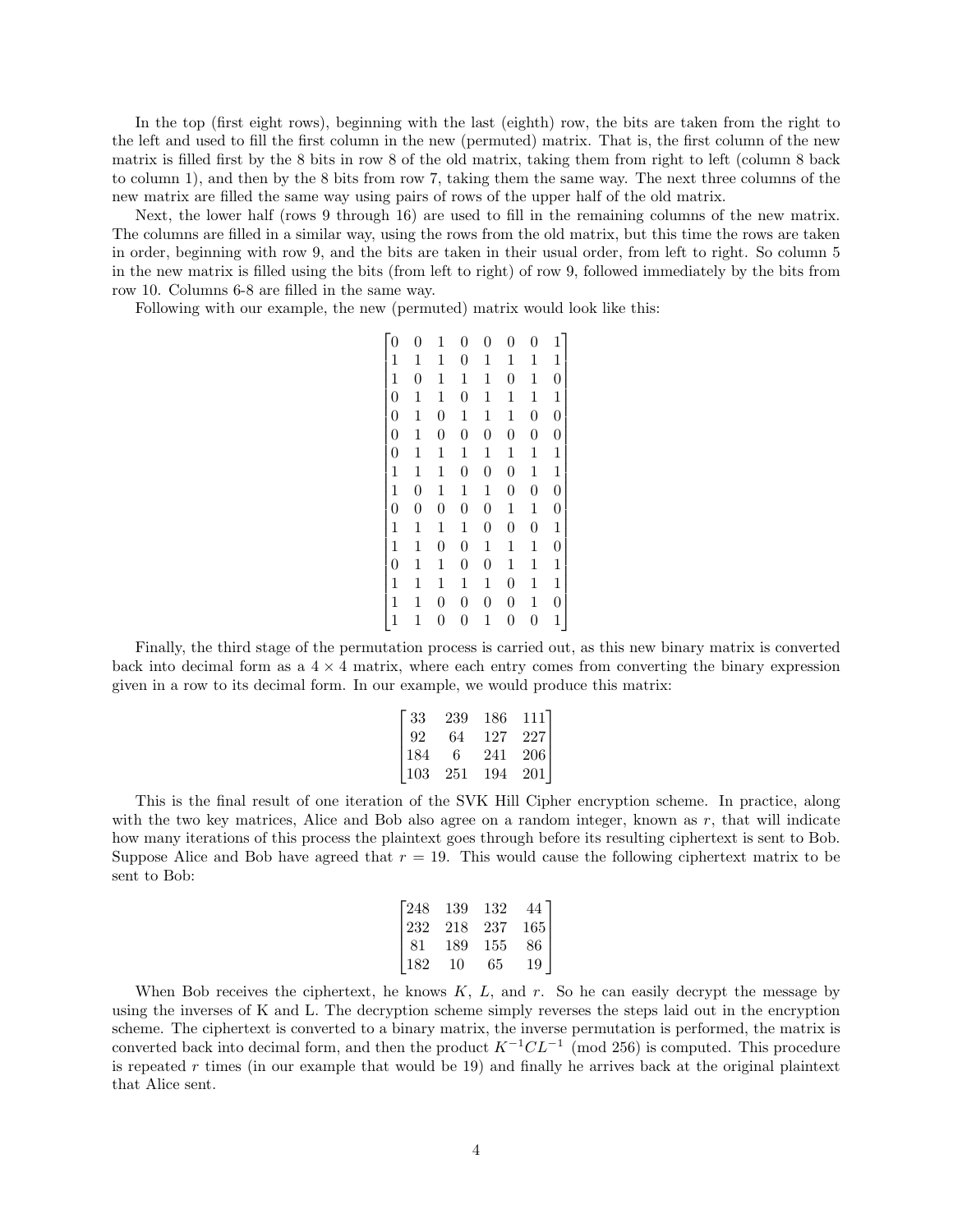#### The Avalanche Effect

Sastry, et. al identify a major strength of this procedure against potential cryptanalytical attacks, which they refer to as the avalanche effect [4]. What they are referring to is the dramatic change in the ciphertext that is observed if only a slight change is made to either the original plaintext or to one of the key matrices. We can illustrate this effect here.

Suppose we change Alice's original message from  $Abbott=A$ . Square" to  $Abbott=A$ . Square". This would change only one entry in the original plaintext matrix, changing the first column, fourth row entry from 164 to 165.

Here is the binary representation of the final version of the ciphertext after 19 iterations of the encryption process:

| $\mathbf{1}$   | 1                | 1                | 1                | 0              | $\overline{0}$   | $\boldsymbol{0}$ | $\mathbf{1}$     |  |
|----------------|------------------|------------------|------------------|----------------|------------------|------------------|------------------|--|
| $\overline{0}$ | $\boldsymbol{0}$ | 1                | $\boldsymbol{0}$ | $\overline{0}$ | 1                | $\boldsymbol{0}$ | $\mathbf{1}$     |  |
| $\mathbf{1}$   | $\mathbf 1$      | $\mathbf 1$      | 1                | 1              | $\mathbf 1$      | $\mathbf 1$      | $\boldsymbol{0}$ |  |
| $\mathbf{1}$   | $\boldsymbol{0}$ | $\mathbf{1}$     | $\overline{0}$   | $\overline{0}$ | $\boldsymbol{0}$ | $\mathbf{1}$     | $\mathbf{1}$     |  |
| $\overline{0}$ | $\boldsymbol{0}$ | $\mathbf{1}$     | $\boldsymbol{0}$ | $\mathbf 1$    | $\boldsymbol{0}$ | $\overline{0}$   | $\mathbf{1}$     |  |
| $\overline{0}$ | $\overline{0}$   | $\mathbf{1}$     | $\overline{0}$   | $\overline{0}$ | $\overline{0}$   | $\overline{0}$   | $\mathbf{1}$     |  |
| $\overline{0}$ | $\boldsymbol{0}$ | $\mathbf{1}$     | $\mathbf 1$      | $\mathbf{1}$   | $\boldsymbol{0}$ | $\overline{0}$   | $\overline{0}$   |  |
| $\overline{0}$ | $\boldsymbol{0}$ | $\overline{0}$   | $\mathbf 1$      | $\overline{0}$ | $\mathbf 1$      | $\mathbf 1$      | $\boldsymbol{0}$ |  |
| $\overline{0}$ | $\overline{0}$   | 1                | 1                | 1              | $\overline{0}$   | $\mathbf 1$      | $\overline{0}$   |  |
| $\mathbf{1}$   | $\boldsymbol{0}$ | $\mathbf{1}$     | $\mathbf 1$      | $\overline{0}$ | $\mathbf 1$      | $\mathbf{1}$     | $\mathbf{1}$     |  |
| $\mathbf{1}$   | $\overline{0}$   | $\overline{0}$   | $\overline{0}$   | $\overline{0}$ | $\overline{0}$   | $\mathbf{1}$     | $\overline{0}$   |  |
| $\mathbf{1}$   | $\overline{0}$   | 1                | $\overline{0}$   | $\mathbf 1$    | $\boldsymbol{0}$ | $\mathbf 1$      | $\boldsymbol{0}$ |  |
| $\overline{0}$ | $\mathbf{1}$     | 1                | $\mathbf 1$      | $\overline{0}$ | $\mathbf{1}$     | $\mathbf{1}$     | $\boldsymbol{0}$ |  |
| $\overline{0}$ | $\overline{0}$   | 1                | $\overline{0}$   | $\mathbf 1$    | 1                | $\mathbf 1$      | $\boldsymbol{0}$ |  |
| $\overline{0}$ | $\boldsymbol{0}$ | $\boldsymbol{0}$ | 0                | 1              | $\mathbf 1$      | $\mathbf 1$      | $\mathbf{1}$     |  |
| $\mathbf{1}$   | $\overline{0}$   | $\overline{0}$   |                  | $\overline{0}$ | $\overline{0}$   | $\overline{0}$   | $\overline{0}$   |  |

By comparison, here is the binary representation of the ciphertext after 19 iterations using the original plaintext:

| $\mathbf{1}$   | $\mathbf{1}$     | $\mathbf{1}$     | $\mathbf{1}$     | $\mathbf{1}$     | $\overline{0}$ | $\boldsymbol{0}$ | $\overline{0}$   |
|----------------|------------------|------------------|------------------|------------------|----------------|------------------|------------------|
| $\mathbf 1$    | $\overline{0}$   | $\boldsymbol{0}$ | $\boldsymbol{0}$ | 1                | $\overline{0}$ | 1                | $\mathbf 1$      |
| $\mathbf{1}$   | $\overline{0}$   | $\boldsymbol{0}$ | $\boldsymbol{0}$ | $\boldsymbol{0}$ | 1              | $\boldsymbol{0}$ | $\overline{0}$   |
| $\overline{0}$ | $\overline{0}$   | $\mathbf{1}$     | $\overline{0}$   | 1                | $\mathbf{1}$   | $\overline{0}$   | $\overline{0}$   |
| $\mathbf{1}$   | $\mathbf{1}$     | 1                | $\overline{0}$   | $\mathbf{1}$     | $\overline{0}$ | 0                | $\boldsymbol{0}$ |
| $\overline{1}$ | $\mathbf 1$      | $\boldsymbol{0}$ | 1                | 1                | $\overline{0}$ | $\mathbf 1$      | $\boldsymbol{0}$ |
| $\mathbf{1}$   | $\mathbf 1$      | $\mathbf 1$      | $\overline{0}$   | $\mathbf{1}$     | $\mathbf{1}$   | $\overline{0}$   | $\mathbf{1}$     |
| $\mathbf{1}$   | $\boldsymbol{0}$ | $\mathbf 1$      | $\boldsymbol{0}$ | $\boldsymbol{0}$ | $\mathbf{1}$   | $\boldsymbol{0}$ | $\mathbf{1}$     |
| $\overline{0}$ | $\mathbf{1}$     | $\boldsymbol{0}$ | $\mathbf{1}$     | $\overline{0}$   | $\overline{0}$ | $\boldsymbol{0}$ | $\mathbf{1}$     |
| $\mathbf{1}$   | $\overline{0}$   | $\mathbf 1$      | $\mathbf{1}$     | $\mathbf 1$      | $\mathbf{1}$   | $\boldsymbol{0}$ | $\mathbf{1}$     |
| $\mathbf{1}$   | $\overline{0}$   | $\overline{0}$   | $\mathbf{1}$     | $\mathbf{1}$     | $\overline{0}$ | $\mathbf 1$      | $\mathbf{1}$     |
| $\overline{0}$ | $\mathbf{1}$     | $\boldsymbol{0}$ | $\mathbf 1$      | $\overline{0}$   | 1              | $\mathbf 1$      | $\overline{0}$   |
| $\mathbf{1}$   | $\overline{0}$   | $\mathbf 1$      | $\mathbf{1}$     | $\boldsymbol{0}$ | $\mathbf{1}$   | $\mathbf{1}$     | $\overline{0}$   |
| $\overline{0}$ | $\overline{0}$   | $\overline{0}$   | $\overline{0}$   | $\mathbf{1}$     | $\overline{0}$ | $\mathbf 1$      | $\overline{0}$   |
| $\overline{0}$ | 1                | $\boldsymbol{0}$ | $\boldsymbol{0}$ | $\boldsymbol{0}$ | $\overline{0}$ | $\boldsymbol{0}$ | $\mathbf 1$      |
| 0              | 0                | $\boldsymbol{0}$ | 1                | 0                | $\overline{0}$ | $\mathbf 1$      | $\mathbf 1$      |

These two matrices differ in 64 of their 128 bits, an indication that the cipher would hold up well against cryptanalytical attacks.

Similarly, we can observe the avalanche effect on a slight change to one of the key matrices. Suppose we change the first row, first column entry of the key matrix  $K$  from 18 to 17.

After applying the same encryption scheme for 19 iterations, we get the following binary representation of the ciphertext matrix that would be sent to Bob: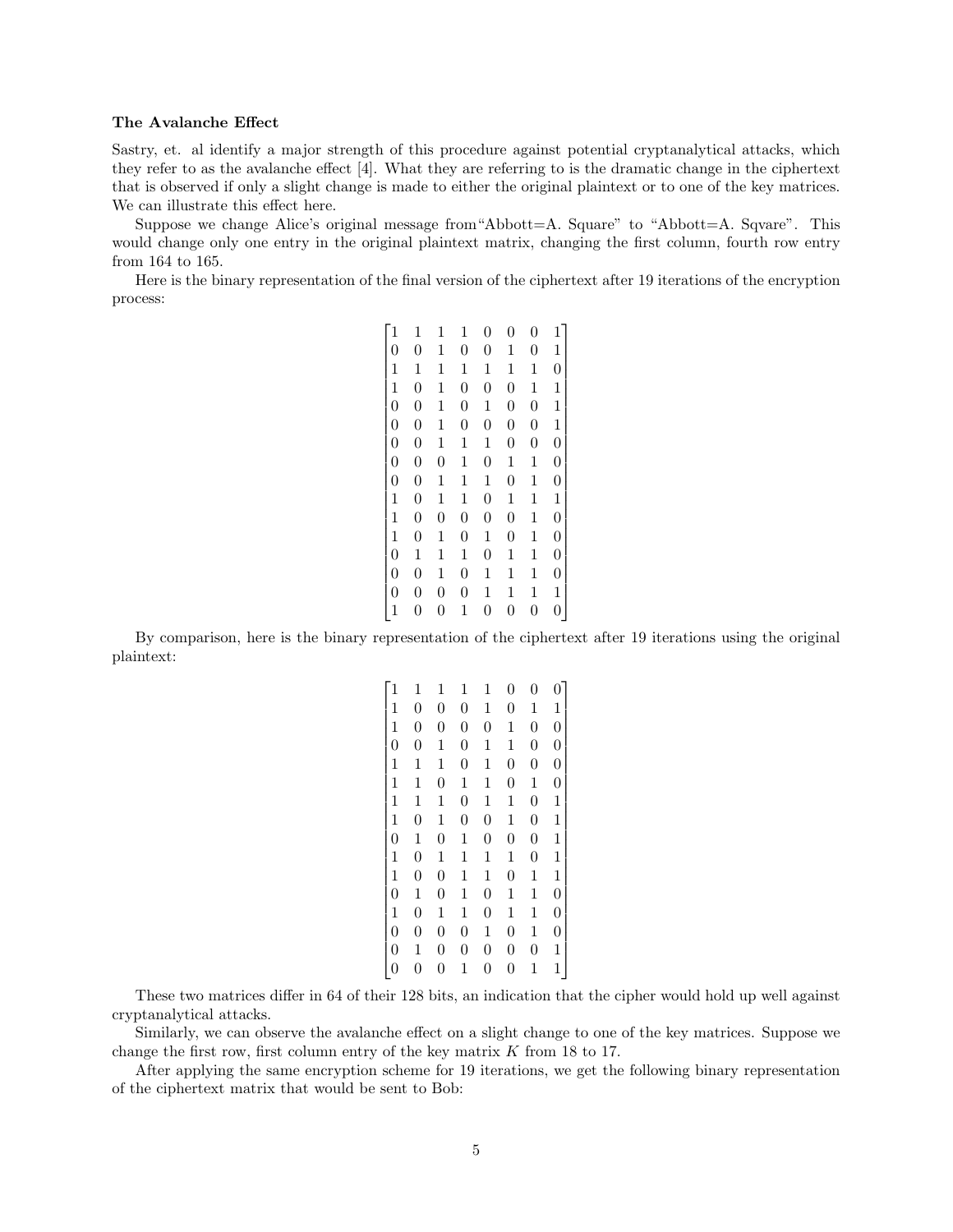|                | $\overline{0}$   | 1                | $\overline{0}$   | 0                | $\overline{0}$   | 1              | 0                |
|----------------|------------------|------------------|------------------|------------------|------------------|----------------|------------------|
| $\mathbf{1}$   | $\boldsymbol{0}$ | 1                | $\boldsymbol{0}$ | 0                | $\overline{0}$   | $\mathbf 1$    | $\overline{0}$   |
| $\overline{0}$ | $\mathbf{1}$     | $\mathbf{1}$     | $\mathbf 1$      | $\mathbf 1$      | $\mathbf 1$      | $\overline{0}$ | $\mathbf{1}$     |
| $\overline{0}$ | $\overline{0}$   | $\mathbf 1$      | $\boldsymbol{0}$ | $\boldsymbol{0}$ | $\boldsymbol{0}$ | $\mathbf 1$    | $\mathbf{1}$     |
| $\mathbf{1}$   | $\overline{0}$   | $\mathbf 1$      | $\mathbf 1$      | $\boldsymbol{0}$ | $\mathbf 1$      | $\mathbf 1$    | $\mathbf{1}$     |
| $\mathbf{1}$   | $\mathbf 1$      | $\overline{0}$   | $\mathbf 1$      | $\mathbf 1$      | $\mathbf 1$      | $\overline{0}$ | $\overline{0}$   |
| $\overline{0}$ | $\mathbf 1$      | 1                | $\boldsymbol{0}$ | $\mathbf 1$      | $\mathbf 1$      | $\overline{0}$ | $\boldsymbol{0}$ |
| $\mathbf{1}$   | $\mathbf 1$      | $\boldsymbol{0}$ | $\mathbf{1}$     | $\mathbf 1$      | $\mathbf 1$      | $\mathbf 1$    | $\boldsymbol{0}$ |
| $\overline{0}$ | $\overline{0}$   | $\mathbf 1$      | $\mathbf{1}$     | $\mathbf 1$      | $\overline{0}$   | $\overline{0}$ | $\mathbf{1}$     |
| $\mathbf{1}$   | $\overline{0}$   | $\boldsymbol{0}$ | 1                | $\boldsymbol{0}$ | $\boldsymbol{0}$ | $\mathbf 1$    | $\mathbf{1}$     |
| $\overline{0}$ | $\mathbf 1$      | 1                | 1                | $\boldsymbol{0}$ | $\mathbf 1$      | $\mathbf 1$    | $\overline{0}$   |
| $\mathbf{1}$   | $\mathbf 1$      | $\mathbf 1$      | $\mathbf{1}$     | $\boldsymbol{0}$ | $\mathbf 1$      | $\overline{0}$ | $\mathbf{1}$     |
| $\mathbf{1}$   | $\overline{0}$   | $\boldsymbol{0}$ | 1                | 1                | 1                | $\mathbf 1$    | $\overline{0}$   |
| $\overline{1}$ | $\overline{0}$   | $\mathbf{1}$     | $\boldsymbol{0}$ | $\boldsymbol{0}$ | $\overline{0}$   | $\overline{0}$ | $\boldsymbol{0}$ |
| $\overline{0}$ | $\boldsymbol{0}$ | $\boldsymbol{0}$ | $\boldsymbol{0}$ | $\mathbf 1$      | $\mathbf 1$      | $\mathbf 1$    | $\mathbf{1}$     |
|                | $\overline{0}$   | $\overline{0}$   | 0                | 1                | 1                | $\mathbf 1$    | $\mathbf{1}$     |

Comparing this to the original binary representation of the ciphertext shown above, we observe this matrix also (coincidentally) differs from the original in 64 of the 128 bits. Again, this is an indication of the strength of the SVK Hill Cipher against cryptanalytic attacks.

## 3 TF Hill Cipher

Another secure variant of the Hill Cipher was introduced by Toorani and Falahati in 2009 [5]. The scheme is based on the Affine Hill Cipher  $[3, p. 42]$ . The classic Hill Cipher encrypts plaintext row vector X as ciphertext Y by the matrix multiplication  $Y = XK \pmod{m}$ . The Affine Hill Cipher introduces a row vector V which is part of the cryptosystem key. In this case, the secret key  $(K, V)$  is shared and Alice encrypts X as  $Y = XK + V \pmod{m}$ , passing the ciphertext Y to Bob. This simple affine modification of the cipher provides little additional security. Toorani and Falahati purpose a much more secure version of the Affine Hill Cipher.

The basic encryption algorithm for Alice is

$$
Y_t = v_0 X_t K + V_t \pmod{p}
$$

For the Toorani-Falahati Hill Cipher (TFHC), we require p to be prime. For each plaintext block  $X_t$ , a new  $a_t$  is recursively generated from a random initial value  $a_0$  using a one-way hash function. Then the constant  $v_0$  and vector  $V_t$  are generated using  $a_t$ . Among other things, this scheme results in two identical plaintext blocks  $X_a$  and  $X_b$  being encrypted as completely different ciphertext blocks. In more detail, we have the following scheme (rendered slightly different than in [5]):

#### Encryption.

- 1. Alice selects random integers  $a_0$  and b such that  $0 < a_0 < p 1$  and  $1 < b < n^2$ .
- 2. She computes  $r = a_0 k_{ij} \pmod{p}$  where  $i = \lfloor b/n \rfloor$  and  $j = b n(i 1)$ .
- 3. She encodes the plaintext message into t row vectors  $X_1 = [x_1 \ x_2 \ \cdots \ x_n], X_2 = [x_1 \ x_2 \ \cdots \ x_n], \ \ldots$  $X_t = [x_1 \ x_2 \ \cdots \ x_n].$
- 4. For each plaintext block  $X_t$ , she computes  $a_t = H(a_{t-1})$  using a recursive one-way hash function H.
- 5. She then computes  $v_0$ : If  $a_t$  is invertible mod p, that is  $a_t \neq 0 \pmod{p}$ , she lets  $v_0 = a_t \pmod{p}$ . Otherwise  $v_0 = 1$ .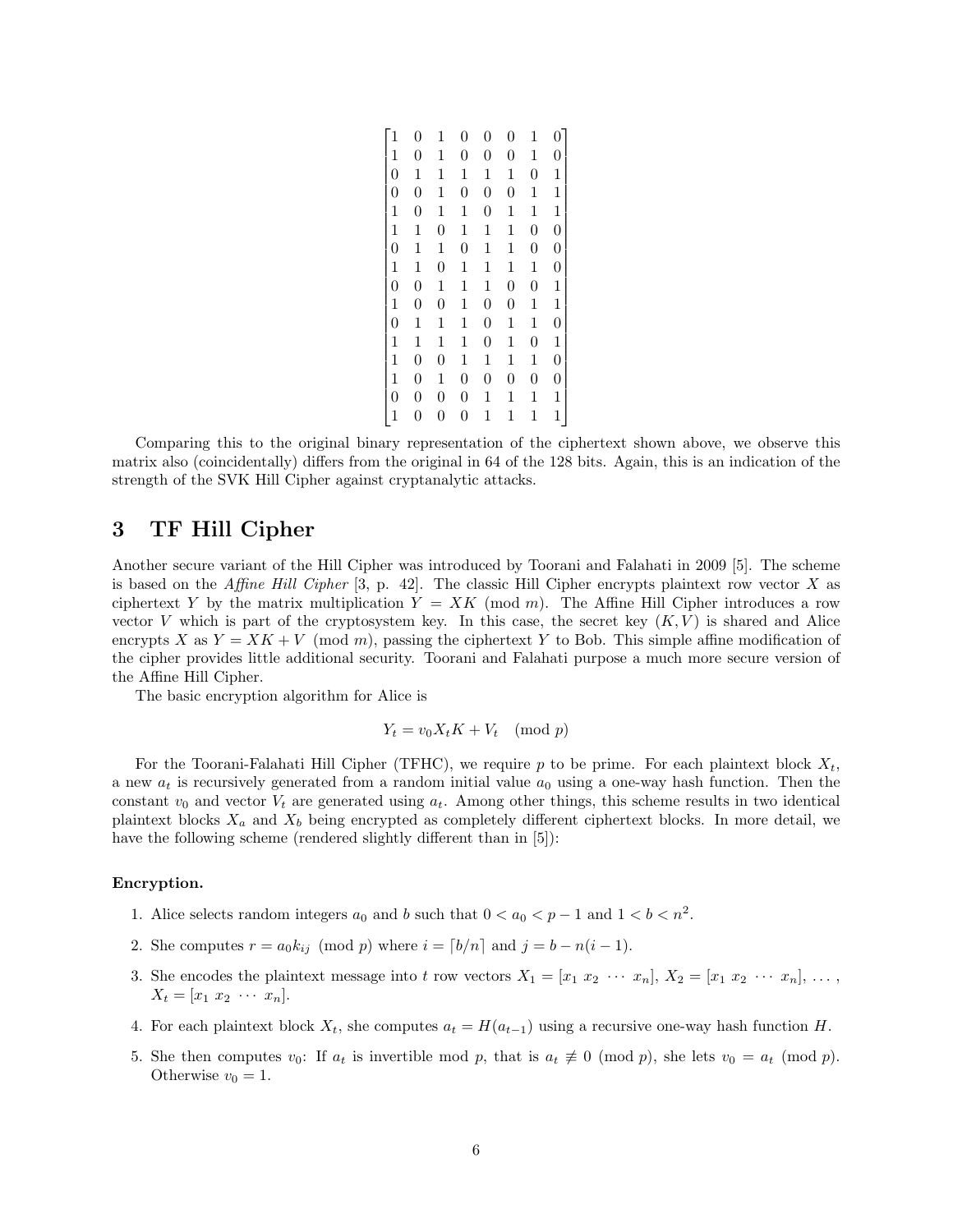- 6. She then computes row vector  $V_t = [v_1 \ v_2 \ \cdots \ v_n]$  with the recursive expression  $v_i = k_{ij} + \tilde{v}_{i-1}a_t$  $p \text{ for } i = 1, ..., n \text{ and } j = (v_{i-1} \mod n) + 1$ , in which  $\tilde{v}_{i-1} = 2^{\lceil \gamma/2 \rceil} + (v_{i-1} \mod 2^{\lceil \gamma/2 \rceil})$  and  $\gamma = \lfloor \log_2 v_{i-1} \rfloor + 1$  denotes the bit length of  $v_{i-1}$ .
- 7. She encrypts each  $X_t$ , as  $Y_t = v_0 X_t K + V_t \pmod{p}$ .
- 8. Alice passes to Bob all ciphertext blocks  $Y_t$ ,  $b$ , and  $r$  over a public channel.

#### Decryption.

- 1. Bob knows the secret key K. He receives from Alice ciphertext blocks  $Y_t$ , b, and r over a public channel.
- 2. He computes  $u = k_{ij}^{-1} \pmod{p}$  and  $a_0 = ru \pmod{p}$  in which  $i = \lfloor b/n \rfloor$  and  $j = b n(i 1)$ .
- 3. Since Bob now has  $a_0$ , he computes  $V_t$  for each ciphertext block just as Alice did.
- 4. Each plaintext block is given by  $X_t = v_0^{-1} (Y_t V_t) K^{-1} \pmod{p}$ .

The scheme above is sufficiently dense that an example serves to elucidate. The program we wrote to perform the following computations can be seen in appendix B.1 and the full output for this particular example can be seen in appendix B.2.

#### Encryption example.

Suppose our plaintext is "over the hill and through the woods". We might encode it using the following alphabet with  $p = 29$ :

| a                | b        | с              | α            | e  |    | g                     | h  | ı  | IJ | k  |    | m  |
|------------------|----------|----------------|--------------|----|----|-----------------------|----|----|----|----|----|----|
| $\left( \right)$ |          | $\overline{2}$ | 3            | 4  | 5  | 6                     |    | 8  | 9  | 10 |    | 12 |
|                  |          |                |              |    |    |                       |    |    |    |    |    |    |
| n                | $\Omega$ | р              | q            | r  | S  | t                     | u  | v  | W  | X  | v  | Ζ  |
| 13               | 14       | 15             | 16           | 17 | 18 | 19                    | 20 | 21 | 22 | 23 | 24 | 25 |
|                  |          |                |              |    |    |                       |    |    |    |    |    |    |
| [space]          |          |                | [apostrophe] |    |    | [period]<br>$\bullet$ |    |    |    |    |    |    |
| 26               |          |                | 27           |    |    | 28                    |    |    |    |    |    |    |

Our encoded plaintext would be

[14 21 4 17 26 19 7 4 26 7 8 11 11 26 0 13 3 26 19 7 17 14 20 6 7 26 19 7 4 26 22 14 14 3 18]

Suppose we choose a block size of  $n = 5$ . Let the key matrix be

$$
K = \begin{bmatrix} 1 & 5 & 17 & 25 & 16 \\ 9 & 0 & 18 & 19 & 23 \\ 26 & 4 & 10 & 13 & 2 \\ 3 & 4 & 8 & 9 & 22 \\ 7 & 24 & 15 & 17 & 12 \end{bmatrix}
$$

1. We choose a random  $a_0$  and b such that  $0 < a_0 < p - 1$  and  $1 < b < n^2$ . We choose

$$
a_0 = 20
$$

$$
b=17
$$

since  $0 < a_0 < 28$ , and since  $1 < b < 25$ .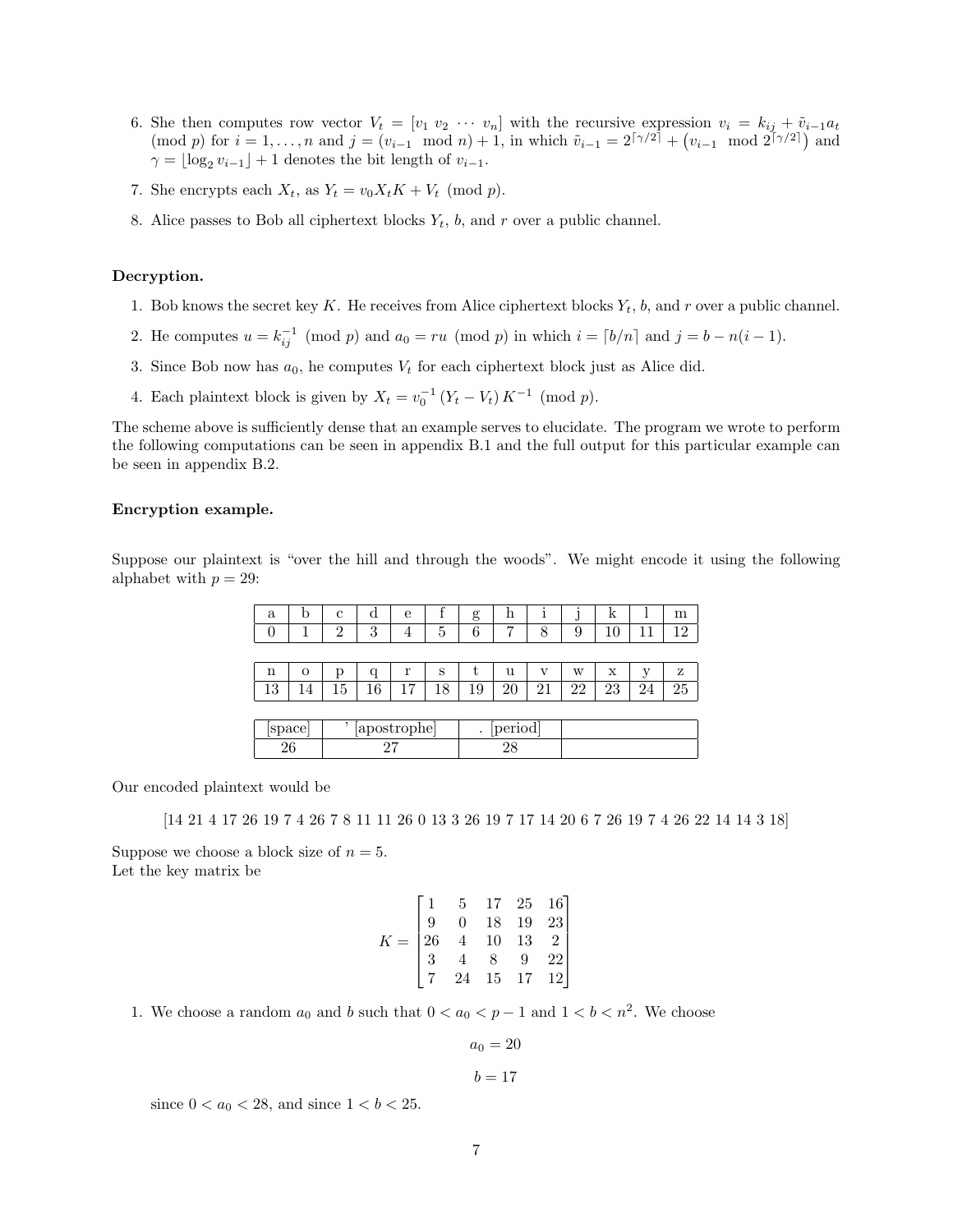2. Next we compute  $r = a_0 k_{ij} \pmod{p}$  where  $i = \lfloor b/n \rfloor$  and  $j = b - n(i - 1)$ . We find

$$
r=22
$$

3. We encode the plaintext into row vectors  $X_t$  of length  $n = 5$ 

- $X_1 = [14\ 21\ 4\ 17\ 26]$  $X_2 = [19 7 4 26 7]$  $X_3 = [8 11 11 26 0]$  $X_4 = [13 \ 3 \ 26 \ 19 \ 7]$  $X_5 = [17 14 20 6 7]$  $X_6 = [26 19 7 4 26]$  $X_7 = [22 14 14 3 18]$
- 4. For each plaintext block  $X_t$ , we compute  $a_t = H(a_{t-1})$  using a recursive one-way hash function H. In our case, we will use the MD5 hash function. For example, to encrypt the first plaintext block  $X_1$ , we calculate  $a_1 = H(a_0)$ , obtaining

 $a_1 = H(20) = 203295115078782523880027993804846545796$ 

5. We then compute  $v_0$ : If  $a_t$  is invertible mod p, that is  $a_t \not\equiv 0 \pmod{p}$ , we let  $v_0 = a_t \pmod{p}$ . Otherwise  $v_0 = 1$ . In our case

$$
v_0 = a_1 \pmod{29} = 7
$$

6. We then compute row vector  $V_t = [v_1 v_2 \cdots v_n]$  with the recursive expression  $v_i = k_{ij} + \tilde{v}_{i-1} a_t$  $p \text{ for } i = 1, ..., n \text{ and } j = (v_{i-1} \mod n) + 1$ , in which  $\tilde{v}_{i-1} = 2^{\lceil \gamma/2 \rceil} + (v_{i-1} \mod 2^{\lceil \gamma/2 \rceil})$  and  $\gamma = \lfloor \log_2 v_{i-1} \rfloor + 1$  denotes the bit length of  $v_{i-1}$ . In our case,

|  | $i = 1$ $j = 3$ $\gamma = 3$ $\tilde{v}_0 = 7$ $v_1 = 8$   |            |
|--|------------------------------------------------------------|------------|
|  | $i = 2$ $j = 4$ $\gamma = 4$ $\tilde{v}_1 = 4$ $v_2 = 18$  |            |
|  | $i = 3$ $j = 4$ $\gamma = 5$ $\tilde{v}_2 = 10$ $v_3 = 25$ |            |
|  | $i = 4$ $j = 1$ $\gamma = 5$ $\tilde{v}_3 = 9$ $v_4 = 8$   |            |
|  | $i = 5$ $j = 4$ $\gamma = 4$ $\tilde{v}_4 = 4$             | $v_5 = 16$ |

So  $V_1 = [8 18 25 8 16].$ 

- 7. We encrypt each  $X_t$ , as  $Y_t = v_0 X_t K + V_t \pmod{p}$ . In the case of  $X_1$ , we have
	- $Y_1 = (7) [14\ 21\ 4\ 17\ 26] K + V_1 \pmod{p} = [18\ 12\ 5\ 7\ 21]$
- 8. We repeat this for all the other plaintext blocks, yielding:

```
Y_1 = [18 12 5 7 21]Y_2 = [18\ 22\ 14\ 5\ 21]Y_3 = [23\ 24\ 13\ 14\ 8]Y_4 = [20 9 1 2 4]Y_5 = [10 18 26 1 26]Y_6 = [5 18 8 3 24]Y_7 = [4 5 0 12 0]
```
We pass these ciphertext blocks along with  $b = 17$  and  $r = 22$  over a public channel to the recipient.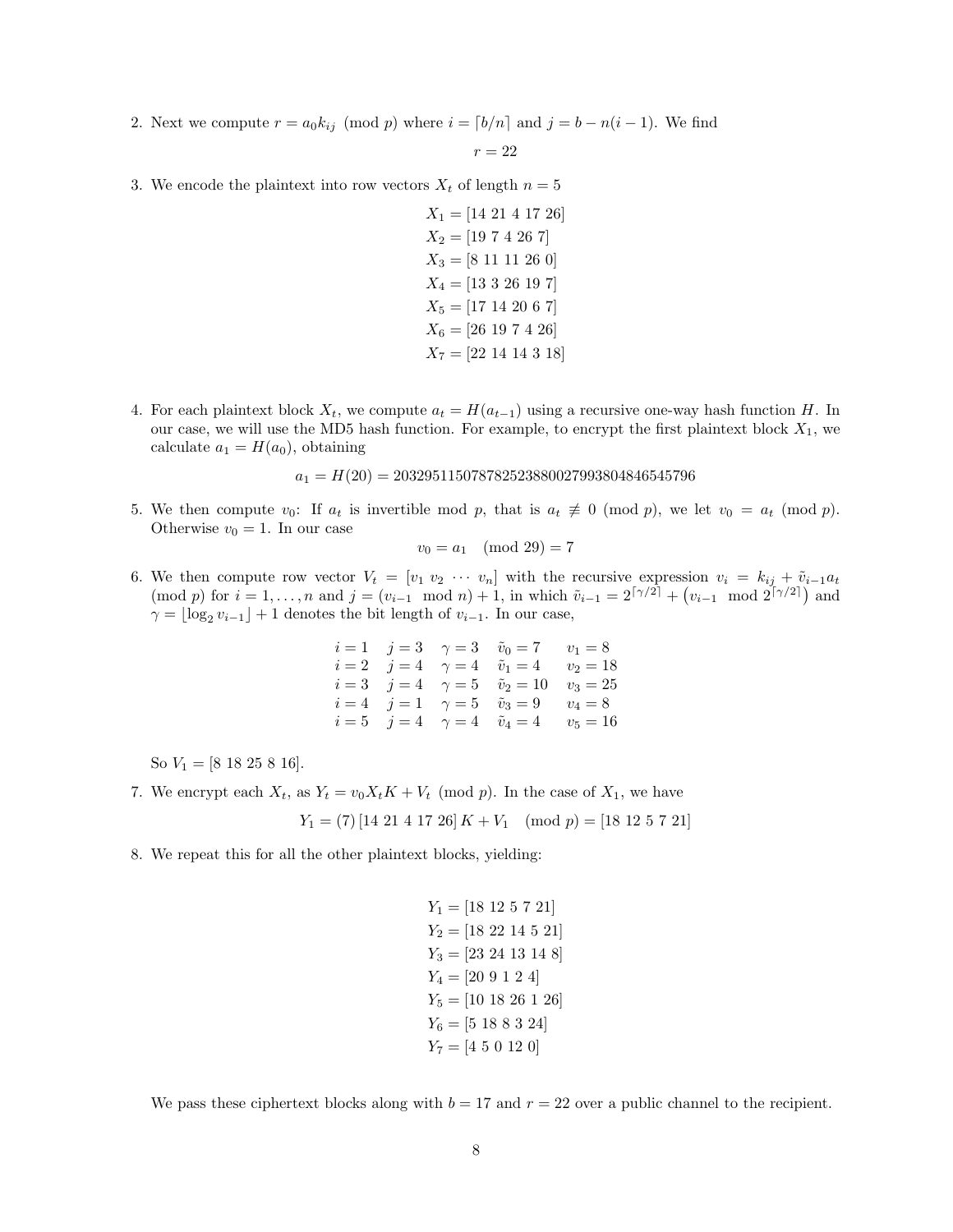#### Decryption example.

- 1. We know the secret key K. We receive from the ciphertext blocks  $Y_t$  (above),  $b = 17$ , and  $r = 22$  over the public channel.
- 2. We compute  $u = k_{ij}^{-1} \pmod{p}$  and  $a_0 = ru \pmod{p}$  in which  $i = \lfloor b/n \rfloor$  and  $j = b n(i 1)$  and find

 $a_0 = 20$ 

- 3. Since we now have  $a_0 = 22$ , we compute  $V_t$  for each ciphertext block just as the sender did.
- 4. We then decrypt each ciphertext block by  $X_t = v_0^{-1} (Y_t V_t) K^{-1}$  (mod p), obtaining:

 $X_1 = [14\ 21\ 4\ 17\ 26]$  $X_2 = [19 7 4 26 7]$  $X_3 = [8 11 11 26 0]$  $X_4 = [13 \ 3 \ 26 \ 19 \ 7]$  $X_5 = [17 14 20 6 7]$  $X_6 = [26 19 7 4 26]$  $X_7 = [22 14 14 3 18]$ 

Decoding this, we have our plaintext message "over the hill and through the woods".

The SFHC is a strong symmetric cipher with respect to all the attacks mentioned in [3]. Since the key used for encrypting each plaintext block is unique, the SFHC scheme resists the known-plaintext attack, the chosen-plaintext attack, and the chosen-ciphertext attack. In reality, a large prime number  $p$  would be used as the modulus, thus providing security against the ciphertext-only attack.

## 4 Conclusion

In this paper we have given a brief overview of the classic Hill Cipher and explained its weaknesses with respect to common attacks. We reviewed two recently purposed variants on Hill's scheme (among many other variants suggested in the literature). We described their strength, explained the encryption scheme, and implemented them using GAP and Python. From the discussion, both are found to be strong against the known-plaintext, known-ciphertext, chosen-plaintext, and chosen-ciphertext attacks. Since this is the performance we expect from a modern symmetric cipher, these modifications are well-suited for actual implementation. Perhaps Hill's Cipher is not simply a curiosity in the halls of cryptographic history, but a cipher ready (with slight modification) for practical use in modern applications.

## References

- [1] L.S. Hill, "Cryptography in an Algebraic Alphabet," American Mathematical Monthly, Vol.36, No.6, pp.306-312, 1929.
- [2] L. Weisner and L.S. Hill, "Message Protector," U.S. Patent 1,845,947, Feb. 16, 1932. Accessed on Nov. 29, 2010: <http://www.google.com/patents/about?id=rFtHAAAAEBAJ>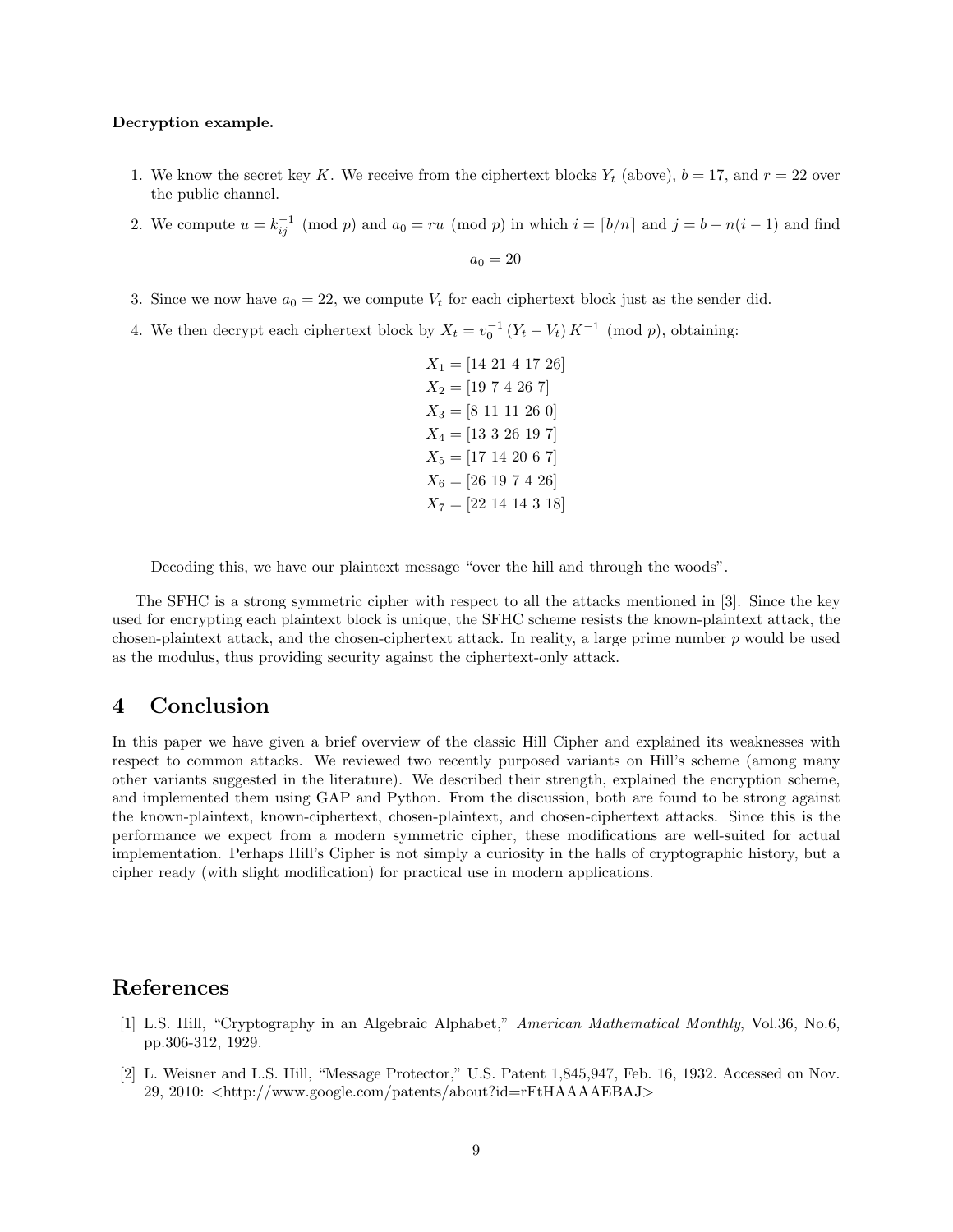- [3] D.R. Stinson, Cryptography Theory and Practice, 3rd edition, Chapman & Hall/CRC, pp.13-37, 2006.
- [4] V.U.K. Sastry, A. Varanasi, and S.U. Kumar, "A Modified Hill Cipher Involving a Pair of Keys and a Permutation," International Journal of Computer and Network Security, Vol.2, No.9, pp.105-108, September 2010.
- [5] M. Toorani and A Falahati, "A Secure Variant of the Hill Cipher," Proceedings IEEE Symposium on Computers and Communications, pp.313-316, 2009.
- [6] I. Gupta, J. Singh, R. Chaudhary, "Cryptanalysis of an Extension of the Hill Cipher," Cryptologia, Vol.31, pp.246-253, 2007.
- [7] Shahrokh Saeednia, "How to Make the Hill Cipher Secure," Cryptologia, Vol.24, No.4, pp.353-360, October 2000.
- [8] I.A. Ismail, Mohammed Amin, and Hossam Diab, "How to repair the Hill cipher," Journal of Zhejiang University-Science A, Vol.7, No.12, pp.2022-2030, December 2006.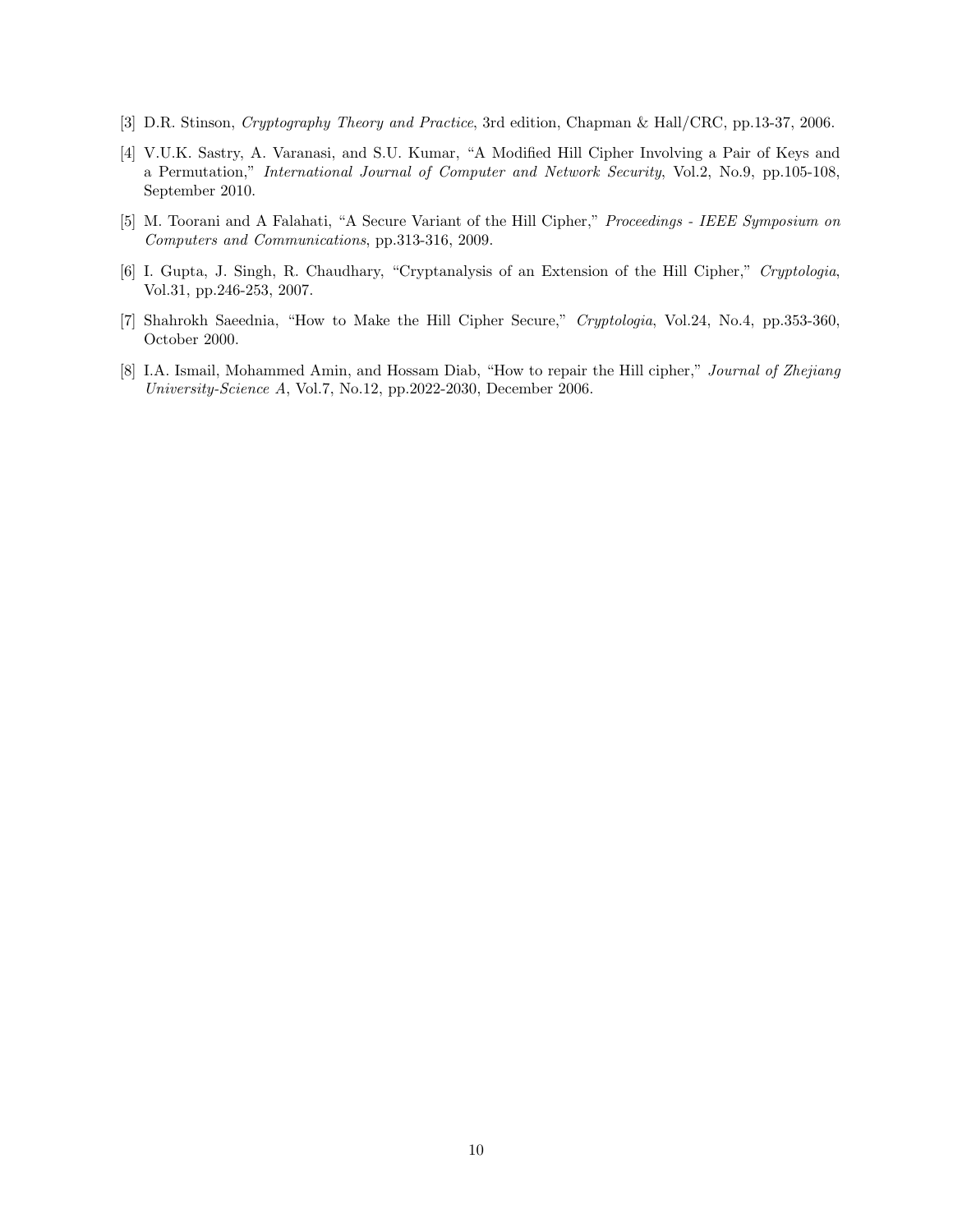## A VFK Hill Cipher Implementation

## A.1 SVKHillCipher.txt

```
#This function takes an integer between 0 and 255
# and returns a row vector that indicates
# the integer's binary representation.
# The components of the vector are
# the coefficients of the powers of 2 in
# ascending order from 0 to 7.
base_2:= function(c)local i,q,l;
  q:=c;l:=[0,0,0,0,0,0,0,0];
  i:=1;
  while q<>0 do
    1[i]:=RemInt(q,2);q:=QuofInt(q,2);i := i + 1;od;
 return(l);
end;;
#This function is identical to the greatest integer
# function, where the value returned is the largest
# integer less than or equal to the argument.
Floor:=function(c)
   if c < 0 and not IsInt(c) then c:=Int(c)-1;
   else c:=Int(c);
  fi;
   return(c);
end;;
#This is the first of three functions used in the
# permutation process. This function takes the elements
# of a 4x4 matrix in order from the element in the first
# row, first column, moving right across each row and then
# down through the following rows. It finds the binary
# representation of each element and builds a new 16x8
# matrix where each row is the binary representation of
# an entry in the original 4x4 matrix.
CreateBinaryMatrix:= function(m)
local P,Q,i,j,k,l,r;
i:=1;
1:=1;P:=m;Q:=Nu11Mat(16,8);while l<17 do
```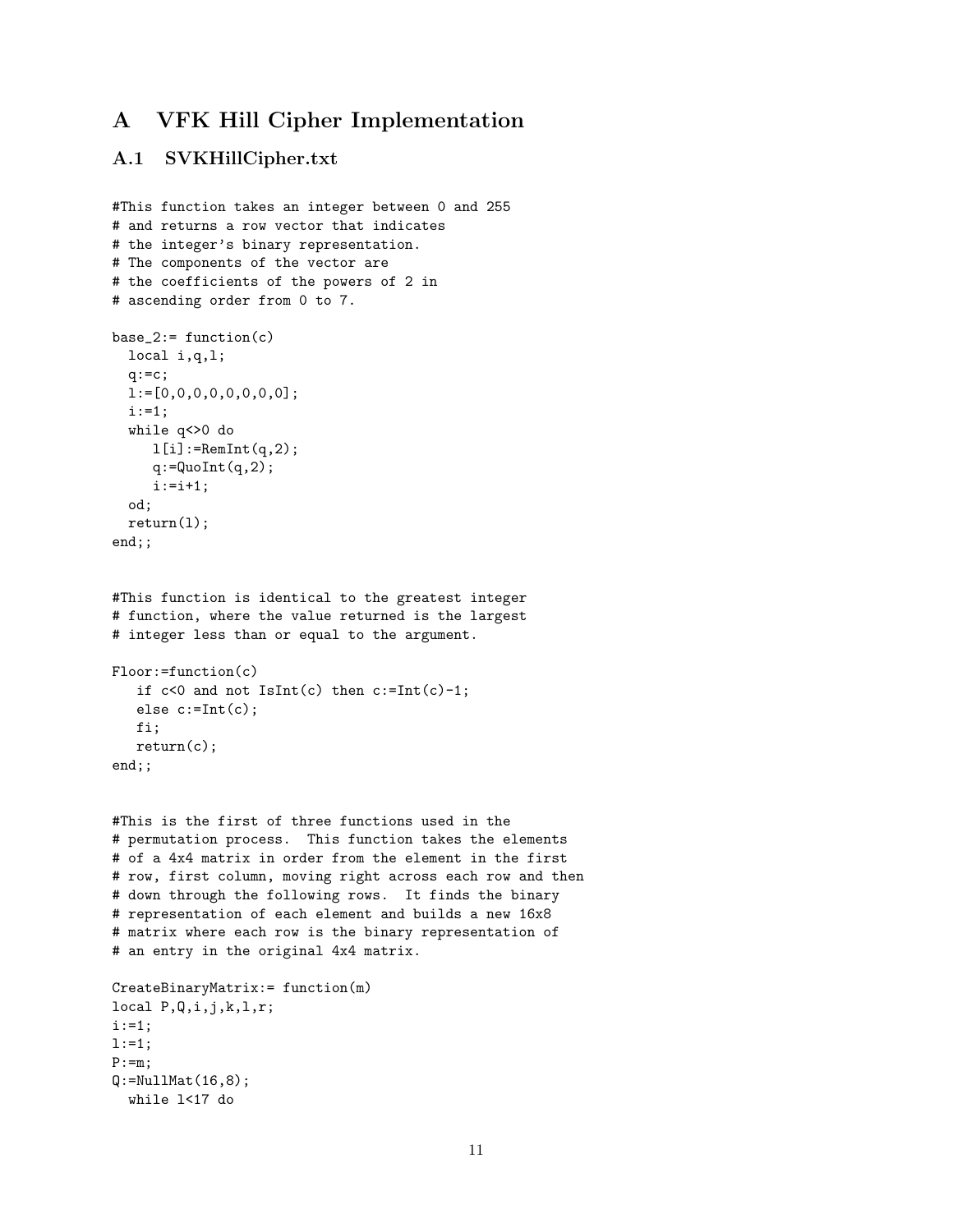```
while i<5 do
   j := 1;while j<5 do
     r:=base_2(P[i][j]);
       for k in [0..7] do
          Q[1][k+1]:=r[8-k]; # <- This line makes sure to
       od; # put the binary string in the
      l:=l+1; # usual order (units digit
      j:=j+1; # on the right) when it forms
   od; # a row in this matrix.
   i := i + 1;od;
 od;
return(Q);
end;;
#This is the function that actually does the permuting.
PermuteMatrix:= function(m)
  local P,Q,i,j,u,v;
  P:=m;Q: = NullMat(16, 8);i:=1;
  # The procedure takes the top half of original matrix first,
 # and from the 8th row, backwards up to the first row it
# takes the elements in a row in reverse order (from the 8th
 # column to the first) and uses them to fill the new
# matrix's first four columns. For example, the 8th row's
# elements, in reverse order, fill the first 8 entries in
# column 1 of the new (permuted) matrix. The 7th row's
# elements (again in reverse order) fill the last 8 entries
# (rows 9 through 16) in column 1. This continues with the
# remaining six rows of the top half of the matrix, filling
 # columns 2 though 4 of the new matrix.
   while i<9 do
      j := 1;while j<9 do
       if i mod 2 = 0 then u:=9-j;
       else u:= 17-j;
       fi;
       v:=Floor((2-i)/2)+4;
       Q[u][v] := P[i][j];j := j + 1;od;
      i := i + 1;od;
   #Now, in this section attention is turned to the bottom of
   # the original matrix. Here the procedure is similar, rows
```

```
12
```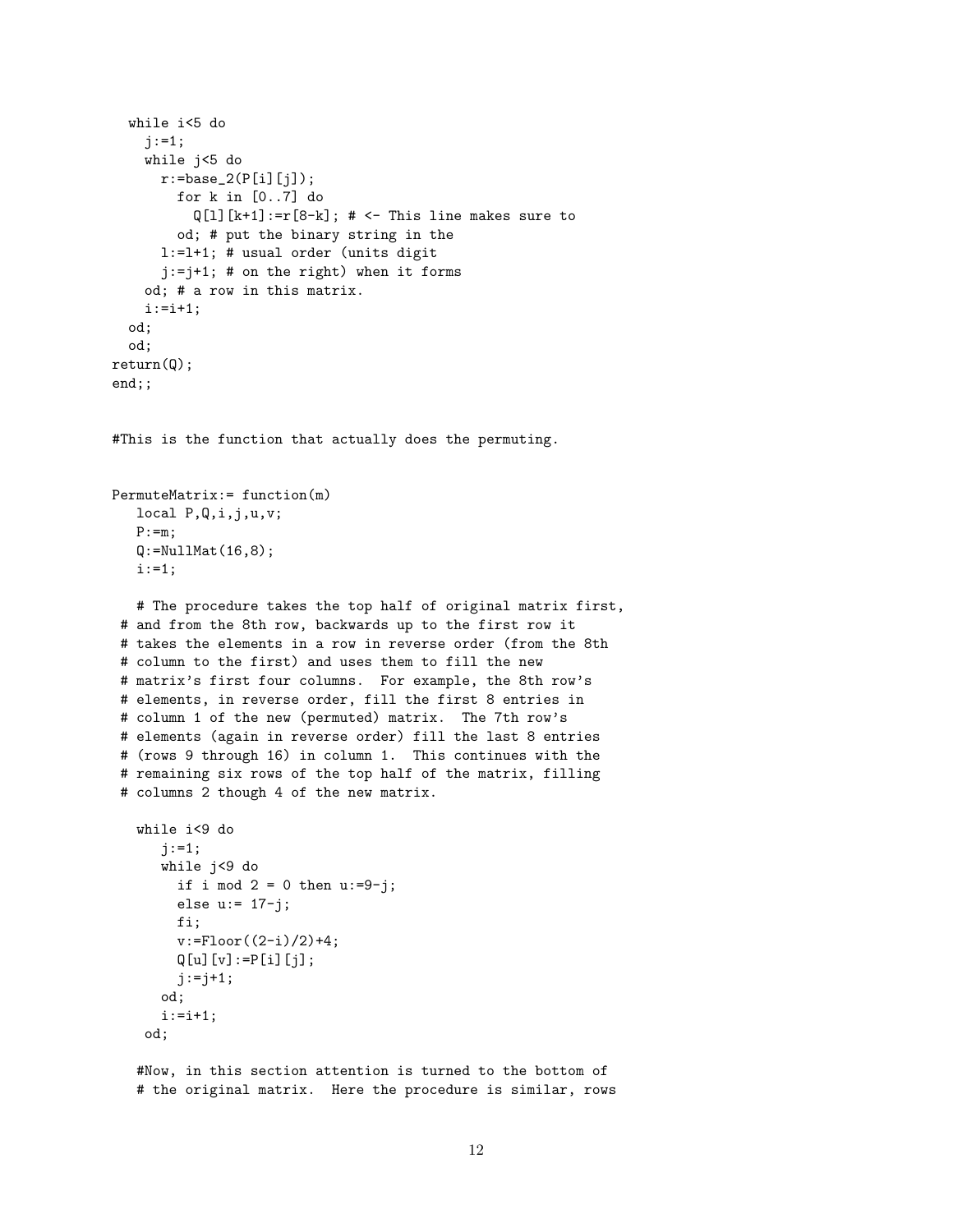```
# of the original matrix are used to fill columns of the
   # new matrix, but here the rows are taken in order (9, 10,
   # through 16, and the elements are taken in order (not
   # reversed) to fill the columns. So rows 9 and 10 are used
   # to fill column 5, then rows 11 and 12 fill column 6, etc.
   while i<17 do
      j := 1;while j<9 do
        if i mod 2 = 0 then u:=j+8;
        else u:= j;
        fi;
        v: =Floor((i+1)/2);
        Q[u][v]:=P[i][j];j := j + 1;od;
      i := i + 1;od;
return(Q);
end;;
#This is the function that performs the permuatation
# described above, in reverse. It is needed for the
# decryption procedure.
InvPermuteMatrix:=function(m)
  local P,Q,i,j,u,v;
  Q := m;P:=NullMat(16,8);
   j := 1;while j<5 do
    i:=1;
     while i<17 do
       if i<9 then
          v:=9-i;u:=10-2* j;else
          v:=17-i;u: = 9 - 2 * j;fi;
       P[u][v]:=Q[i][j];i := i + 1;od;
     j:=j+1;
  od;
  while j<9 do
   i := 1;while i<17 do
      if i<9 then
        v:=i;u:=2*j-1;else
```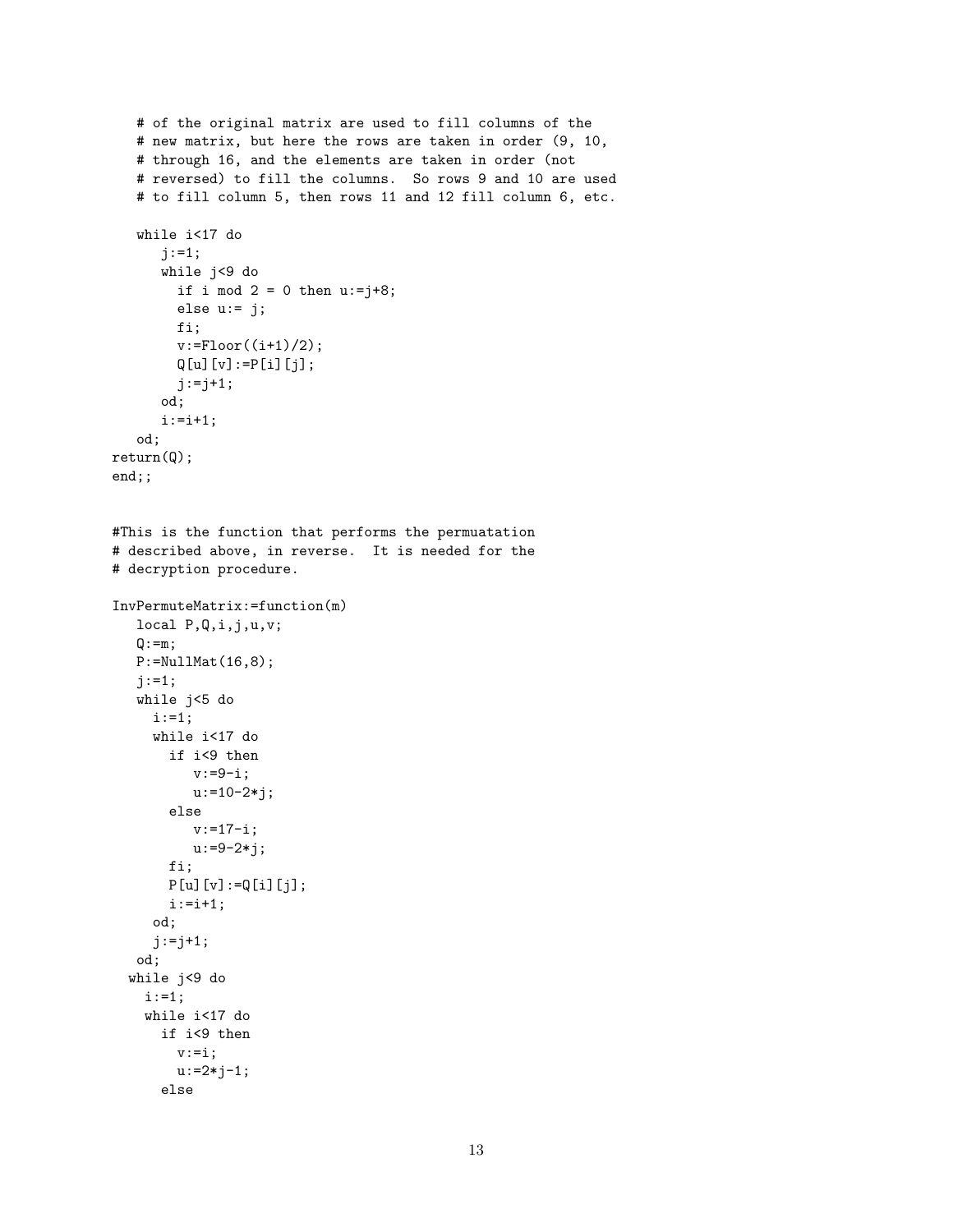```
v:=i-8;
        u:=2*j;
      fi;
      P[u][v]:=Q[i][j];i := i + 1;od;
    j := j + 1;od;
return(P);
end;;
#This is the third stage of the permutation process.
# This takes the newly permuated matrix that is a
# 16x8 matrix, where each row represents an entry of the
# 4x4 matrix in its binary form, and converts the numbers
# to their decimal equivalents, and then rebuilds the matrix
# into its orignial 4x4 form.
BintoDecMatrix:=function(m)
  local P,Q,i,j,k,l,u;
  P:=m;Q:=Nu11Mat(4,4);i:=1;
   while i<17 do
     u: =0;j := 1;while j<9 do
         if P[i][j] <> 0 then u := u + 2^(8-j);
         fi;
         j := j + 1;od;
      #This part of the function determines the location in the
      # 4x4 matrix where each entry, based on its row position in
      # the 16x8 matrix, belongs.
      k:= Floor((i+3)/4);
      if i mod 4 \leq 0 then l:= i mod 4;
      else l:=4;
      fi;
      Q[k][1]:=u;i := i + 1;od;
   return(Q);
end;;
Permute:= function(P)
  P:= CreateBinaryMatrix(P);
  P:= PermuteMatrix(P);
  P:= BintoDecMatrix(P);
  return(P);
```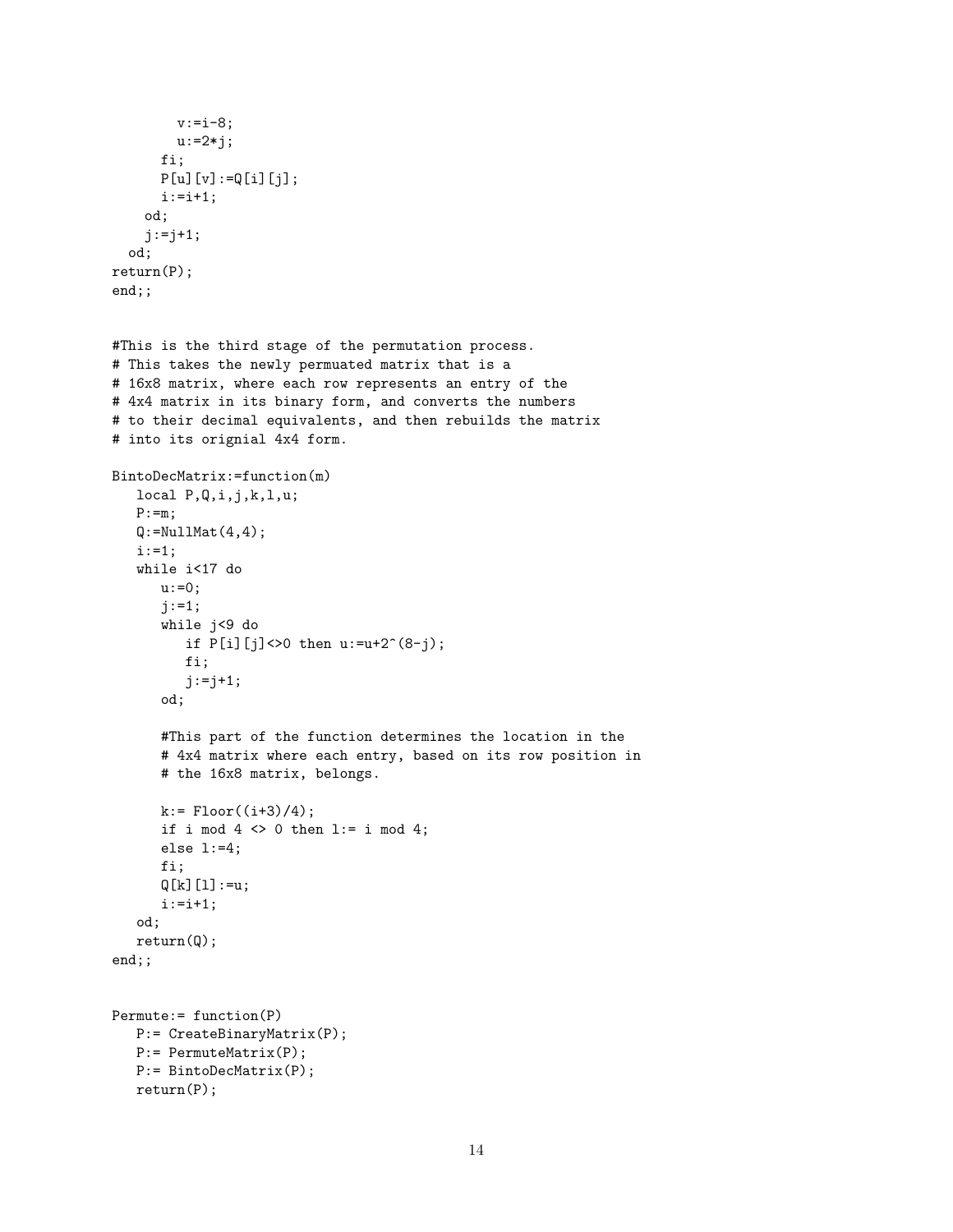```
end;;
InvPermute:= function(P)
  P:= CreateBinaryMatrix(P);
  P:= InvPermuteMatrix(P);
  P:= BintoDecMatrix(P);
   return(P);
end;;
# The encryption function takes a plaintext matrix, two keys (left and right),
# and r, an integer # indicating the number of iterations to be performed.
\text{Encryption}(P,K,L,r)local i, C;
  for i in [1..r] do
     P:= K*P*L mod 256;
     P:= Permute(P);
   od;
   C:=P;PrintArray(C);
  return(C);
end;;
Decrypt: = function(C, K, L, r)local i, P;
  for i in [1..r] do
      C:= InvPermute(C);
      C:= K^(-1)*C*L^(-1) \mod 256;od;
  P:=C;
  PrintArray(P);
   return(P);
end;;
```
## A.2 Sample output of SVKHillCipher.txt

```
A.2.1 Sample 1
```

```
gap> PrintArray(P);
[ [ 193, 130, 130, 150 ],
 [ 163, 163, 126, 193 ],
 [ 175, 64, 226, 152 ],
 [ 164, 129, 153, 133 ] ]
gap> PrintArray(K);
[ [ 18, 33, 109, 210 ],
 [ 78, 43, 102, 64 ],
 [ 133, 17, 29, 89 ],
 [ 99, 87, 114, 12 ] ]
```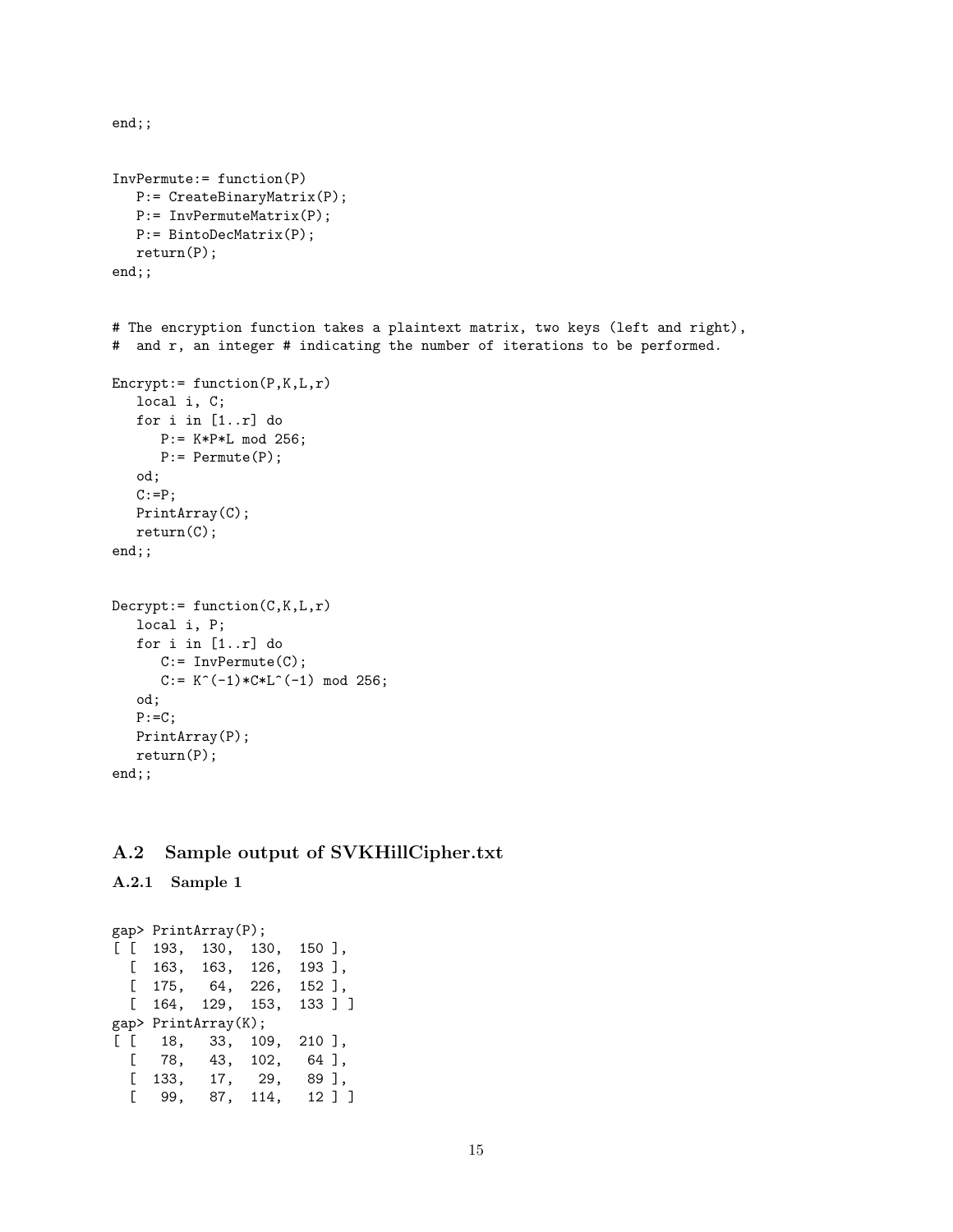gap> PrintArray(L); [ [ 19, 74, 20, 103 ], [ 88, 30, 41, 19 ], [ 211, 201, 136, 87 ],  $\begin{bmatrix} 77, & 40, & 92, & 126 \end{bmatrix}$ gap> Q:=K\*P\*L mod 256;; gap> PrintArray $(Q)$ ;<br>[[ 37, 84, 5 [ [ 37, 84, 53, 207 ], [ 252, 250, 237, 134 ], [ 122, 149, 90, 88 ], [ 115, 94, 211, 45 ] ] gap> R:=CreateBinaryMatrix(Q);; gap> PrintArray(R);  $[ [ 0, 0, 1, 0, 0, 1, 0, 1]$ [ 0, 1, 0, 1, 0, 1, 0, 0 ], [ 0, 0, 1, 1, 0, 1, 0, 1 ],  $[1, 1, 0, 0, 1, 1, 1, 1],$  $[1, 1, 1, 1, 1, 1, 1, 0, 0],$  $[1, 1, 1, 1, 1, 0, 1, 0],$  $\begin{bmatrix} 1, 1, 1, 0, 1, 1, 0, 1 \end{bmatrix}$ <br>  $\begin{bmatrix} 1, 0, 0, 0, 0, 1, 1, 0 \end{bmatrix}$ [ 1, 0, 0, 0, 0, 1, 1, 0 ],  $[0, 1, 1, 1, 1, 0, 1, 0],$ [ 1, 0, 0, 1, 0, 1, 0, 1 ],  $[0, 1, 0, 1, 1, 0, 1, 0]$ [ 0, 1, 0, 1, 1, 0, 0, 0 ],  $\left[ \begin{array}{cccccccc} 0, & 1, & 1, & 1, & 0, & 0, & 1, & 1 \end{array} \right],$ [ 0, 1, 0, 1, 1, 1, 1, 0 ], [ 1, 1, 0, 1, 0, 0, 1, 1 ],  $[0, 0, 1, 0, 1, 1, 0, 1]$ gap> S:=PermuteMatrix(R);; gap> PrintArray(S); [ [ 0, 0, 1, 0, 0, 0, 0, 1 ],  $[1, 1, 1, 0, 1, 1, 1, 1]$ [ 1, 0, 1, 1, 1, 0, 1, 0 ],  $[0, 1, 1, 0, 1, 1, 1, 1],$ [ 0, 1, 0, 1, 1, 1, 0, 0 ],  $[0, 1, 0, 0, 0, 0, 0, 0]$ [ 0, 1, 1, 1, 1, 1, 1, 1 ],  $[1, 1, 1, 0, 0, 0, 1, 1],$ [ 1, 0, 1, 1, 1, 0, 0, 0 ], [ 0, 0, 0, 0, 0, 1, 1, 0 ], [ 1, 1, 1, 1, 0, 0, 0, 1 ],  $[1, 1, 0, 0, 1, 1, 1, 0],$ [ 0, 1, 1, 0, 0, 1, 1, 1 ], [ 1, 1, 1, 1, 1, 0, 1, 1 ],  $[1, 1, 0, 0, 0, 0, 1, 0],$  $[1, 1, 0, 0, 1, 0, 0, 1]$ gap> T:=BintoDecMatrix(S);; gap> PrintArray(T); [ [ 33, 239, 186, 111 ], [ 92, 64, 127, 227 ],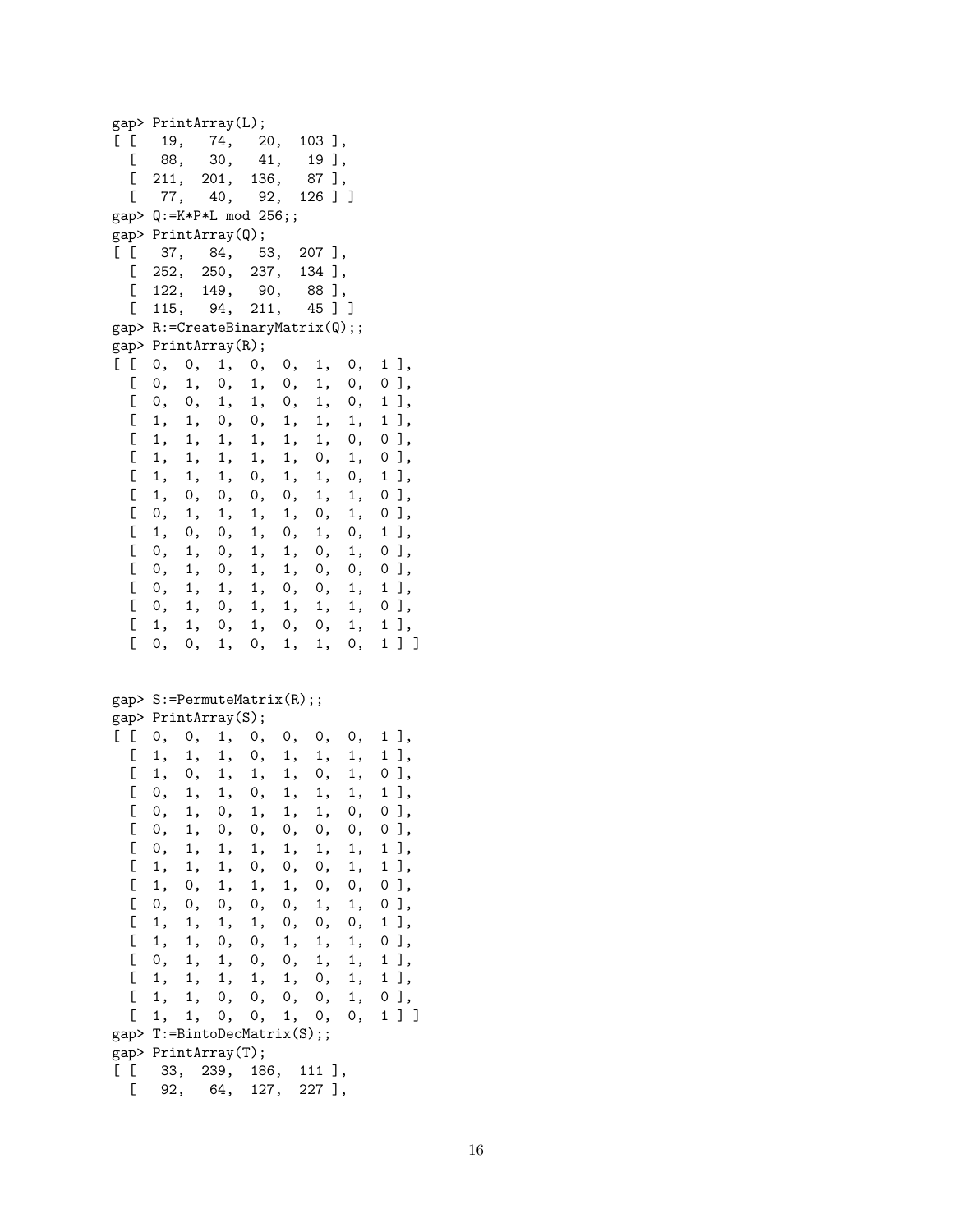[ 184, 6, 241, 206 ], [ 103, 251, 194, 201 ] ]  $gap > C := \text{Encrypt}(P, K, L, 1);$ [ [ 33, 239, 186, 111 ], [ 92, 64, 127, 227 ], [ 184, 6, 241, 206 ], [ 103, 251, 194, 201 ] ] gap> D:=CreateBinaryMatrix(C);; gap> PrintArray(D); [ [ 0, 0, 1, 0, 0, 0, 0, 1 ], [ 1, 1, 1, 0, 1, 1, 1, 1 ],  $[1, 0, 1, 1, 1, 0, 1, 0],$ [ 0, 1, 1, 0, 1, 1, 1, 1 ], [ 0, 1, 0, 1, 1, 1, 0, 0 ], [ 0, 1, 0, 0, 0, 0, 0, 0 ],  $\left[ \begin{array}{ccccccccc} 0, & 1, & 1, & 1, & 1, & 1, & 1, & 1 \end{array} \right],$   $\left[ \begin{array}{ccccccccc} 1, & 1, & 1, & 0, & 0, & 0, & 1, & 1 \end{array} \right],$  $[1, 1, 1, 0, 0, 0, 1,$  $[1, 0, 1, 1, 1, 0, 0, 0],$  $\left[ \begin{array}{ccccccccc} 0, & 0, & 0, & 0, & 0, & 1, & 1, & 0 \end{array} \right],$   $\left[ \begin{array}{ccccccccc} 1, & 1, & 1, & 1, & 0, & 0, & 0, & 1 \end{array} \right],$ [ 1, 1, 1, 1, 0, 0, 0, 1 ], [ 1, 1, 0, 0, 1, 1, 1, 0 ], [ 0, 1, 1, 0, 0, 1, 1, 1 ],  $[1, 1, 1, 1, 1, 0, 1, 1],$  $[1, 1, 0, 0, 0, 0, 1, 0],$ [ 1, 1, 0, 0, 1, 0, 0, 1 ] ]

gap> F:=InvPermuteMatrix(D);; gap> PrintArray(F);

| ັ                                     |      |                      |       |     |       |        |    |      |
|---------------------------------------|------|----------------------|-------|-----|-------|--------|----|------|
| $\begin{bmatrix} 1 & 1 \end{bmatrix}$ | 0,   | 0,                   | 1,    | 0,  | 0,    | 1,     | 0, | 1 ], |
| C                                     |      | 0, 1, 0,             |       | 1,  | 0,    | 1,     | 0, | оJ,  |
| C                                     | 0,   | 0,                   | 1,    | 1,  | 0,    | 1,     | 0, | 1],  |
| C                                     | 1,   | 1,                   | 0,    | 0,  | 1,    | 1,     | 1, | 1 ], |
| C                                     | 1,   | 1,                   | 1,    | 1,  | 1,    | 1,     | 0, | оJ,  |
| C                                     | 1,   | 1,                   | 1,    | 1,  | 1,    | 0,     | 1, | оJ,  |
| C                                     | 1,   | 1,                   | 1,    | 0,  | 1,    | 1,     | 0, | 1 ], |
| C                                     | 1,   |                      | 0, 0, | 0,  | 0,    | 1,     | 1, | оJ,  |
| C                                     | 0,   | 1,                   | 1,    | 1,  | 1,    | 0,     | 1, | 0 ], |
| C                                     | 1,   |                      | 0, 0, |     | 1, 0, | 1,     | 0, | 1 ], |
| C                                     |      | 0, 1, 0,             |       |     | 1, 1, | 0,     | 1, | оJ,  |
| C                                     | 0,   |                      | 1, 0, | 1,  | 1,    | 0,     | 0, | 0 ], |
| C                                     | 0,   | 1,                   | 1,    | 1,  | 0,    | 0,     | 1, | 1 ], |
| C                                     | 0,   |                      | 1, 0, | 1,  | 1,    | 1,     | 1, | 0 ], |
| C                                     | 1,   | 1,                   | 0,    | 1,  | 0,    | 0,     | 1, | 1],  |
| C                                     | 0,   | 0,                   | 1,    |     | 0, 1, | 1,     | 0, | 1]]  |
| gap> G:=BintoDecMatrix(F);;           |      |                      |       |     |       |        |    |      |
| gap> PrintArray(G);                   |      |                      |       |     |       |        |    |      |
| $\begin{bmatrix} 1 & 1 \end{bmatrix}$ |      | 37, 84, 53, 207],    |       |     |       |        |    |      |
| E.                                    |      | 252, 250, 237,       |       |     |       | 134 ], |    |      |
| Ĺ                                     | 122, |                      | 149,  | 90, |       | 88],   |    |      |
| ſ                                     |      | 115, 94, 211, 45 ] ] |       |     |       |        |    |      |
| gap> H:=K^(-1)*G*L^(-1) mod 256;;     |      |                      |       |     |       |        |    |      |
|                                       |      |                      |       |     |       |        |    |      |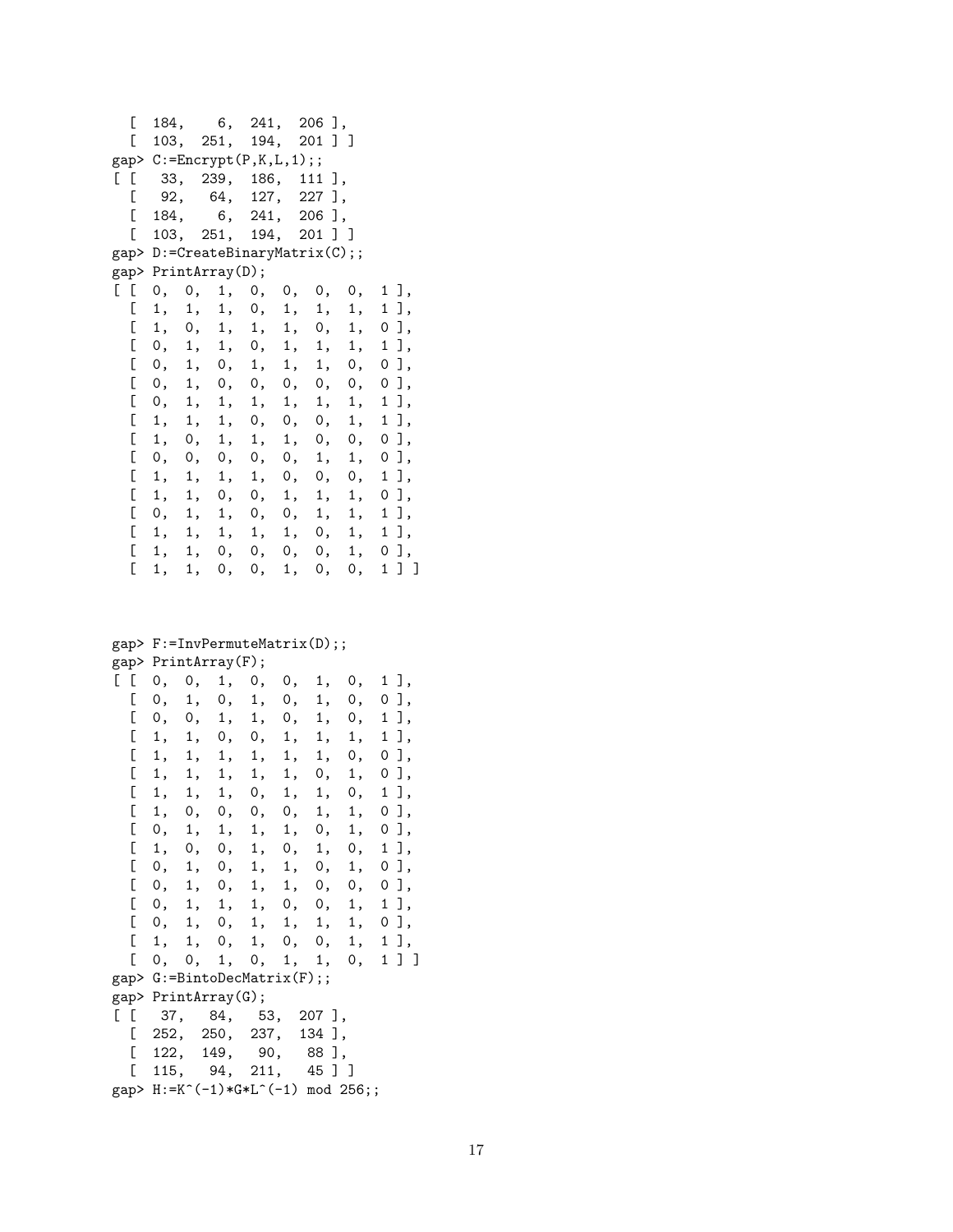```
gap> PrintArray(H);
[ [ 193, 130, 130, 150 ],
 [ 163, 163, 126, 193 ],
 [ 175, 64, 226, 152 ],
 [ 164, 129, 153, 133 ] ]
```
A.2.2 Sample 2

```
gap> C:=Encrypt(P,K,L,19);;
[ [ 248, 139, 132, 44 ],
 [ 232, 218, 237, 165 ],
 [ 81, 189, 155, 86 ],
 [ 182, 10, 65, 19 ] ]
gap> A:=Decrypt(C,K,L,19);;
[ [ 193, 130, 130, 150 ],
 [ 163, 163, 126, 193 ],
 [ 175, 64, 226, 152 ],
 [ 164, 129, 153, 133 ] ]
```
A.2.3 Sample 3

```
gap> P[4][1]:=165;
165
gap> PrintArray(P);
[ [ 193, 130, 130, 150 ],
 [ 163, 163, 126, 193 ],
  [ 175, 64, 226, 152 ],
 [ 165, 129, 153, 133 ] ]
gap> C:=Encrypt(P,K,L,19);;
[ [ 241, 37, 254, 163 ],
  [ 41, 33, 56, 22 ],
  [ 58, 183, 130, 170 ],
  [ 118, 46, 15, 144 ] ]
gap> D:=CreateBinaryMatrix(C);;
gap> PrintArray(D);
[ [ 1, 1, 1, 1, 0, 0, 0, 1 ],
  [ 0, 0, 1, 0, 0, 1, 0, 1 ],
  \left[ \begin{array}{cccccccccccc} 1, & 1, & 1, & 1, & 1, & 1, & 1, & 0 \\ 1, & 0, & 1, & 0, & 0, & 0, & 1, & 1 \end{array} \right],[ 1, 0, 1, 0, 0, 0, 1, 1 ],
  [0, 0, 1, 0, 1, 0, 0, 1],[ 0, 0, 1, 0, 0, 0, 0, 1 ],
  [ 0, 0, 1, 1, 1, 0, 0, 0 ],
  [ 0, 0, 0, 1, 0, 1, 1, 0 ],
  [0, 0, 1, 1, 1, 0, 1, 0],\left[ \begin{array}{cccccccccccc} 1, & 0, & 1, & 1, & 0, & 1, & 1, & 1 \end{array} \right],<br>\left[ \begin{array}{cccccccccccc} 1, & 0, & 0, & 0, & 0, & 0, & 1, & 0 \end{array} \right],[ 1, 0, 0, 0, 0, 0, 1, 0 ],
  [ 1, 0, 1, 0, 1, 0, 1, 0 ],
  [0, 1, 1, 1, 0, 1, 1, 0],[ 0, 0, 1, 0, 1, 1, 1, 0 ],
  [ 0, 0, 0, 0, 1, 1, 1, 1 ],
```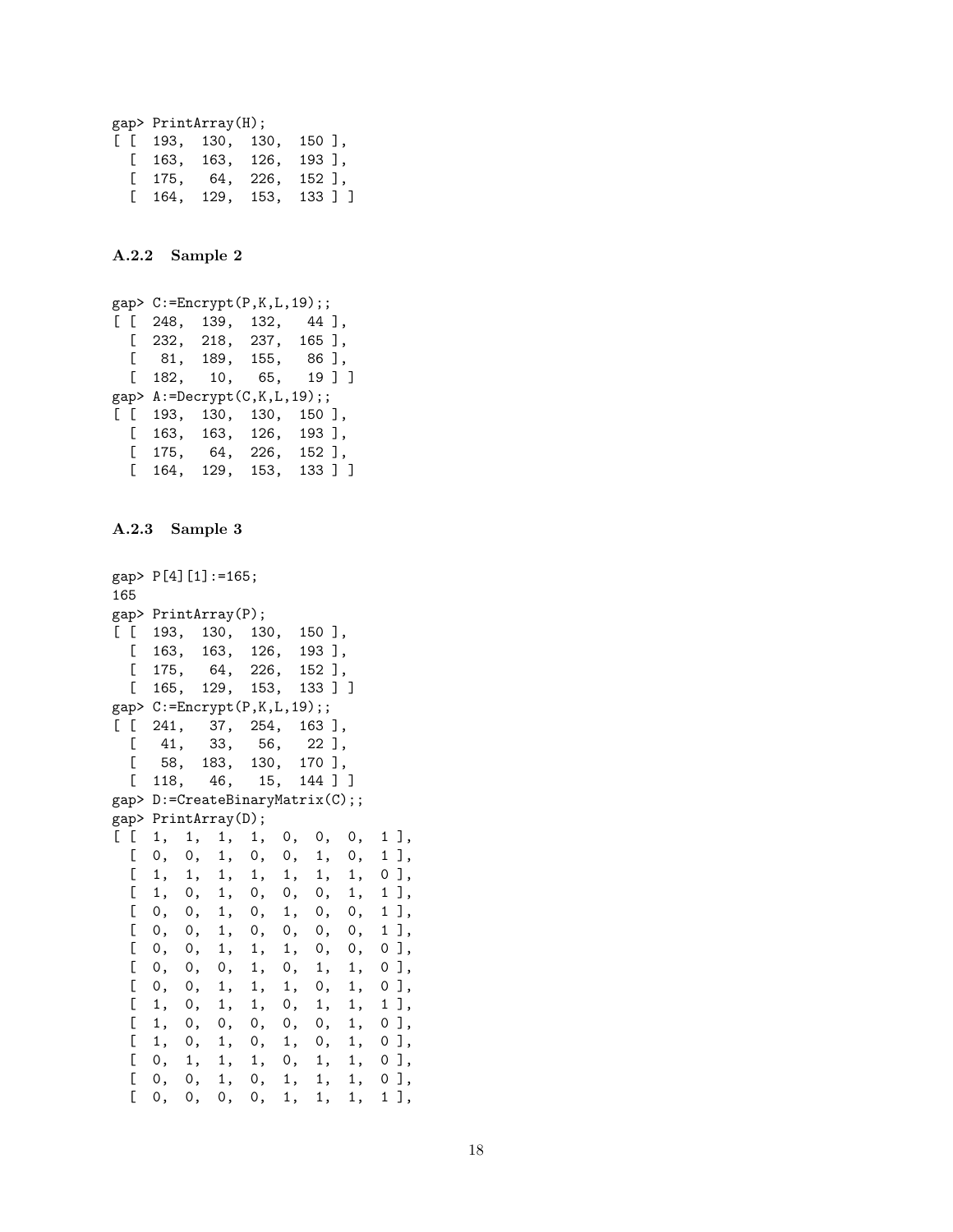```
[1, 0, 0, 1, 0, 0, 0, 0]gap> P[4][1]:=164;
164
gap> C:=Encrypt(P,K,L,19);;
[ [ 248, 139, 132, 44 ],
 [ 232, 218, 237, 165 ],
 [ 81, 189, 155, 86 ],
 [ 182, 10, 65, 19 ] ]
gap> D:=CreateBinaryMatrix(C);;
gap> PrintArray(D);
[ [ 1, 1, 1, 1, 1, 0, 0, 0],\left[ \begin{array}{cccccccc} 1, & 0, & 0, & 0, & 1, & 0, & 1, & 1 \end{array} \right],<br>\left[ \begin{array}{cccccccc} 1, & 0, & 0, & 0, & 0, & 1, & 0, & 0 \end{array} \right],[ 1, 0, 0, 0, 0, 1, 0, 0 ],
 [ 0, 0, 1, 0, 1, 1, 0, 0 ],
 [ 1, 1, 1, 0, 1, 0, 0, 0 ],
 [1, 1, 0, 1, 1, 0, 1, 0],[1, 1, 1, 0, 1, 1, 0, 1],[1, 0, 1, 0, 0, 1, 0, 1][ 0, 1, 0, 1, 0, 0, 0, 1 ],
 [1, 0, 1, 1, 1, 1, 0, 1],[ 1, 0, 0, 1, 1, 0, 1, 1 ],
 [0, 1, 0, 1, 0, 1, 1, 0],[ 1, 0, 1, 1, 0, 1, 1, 0 ],
 [0, 0, 0, 0, 1, 0, 1, 0][ 0, 1, 0, 0, 0, 0, 0, 1 ],
 [0, 0, 0, 1, 0, 0, 1, 1]gap> P[4][1]:=165;
165
gap > C := Encryption(P, K, L, 19);[ [ 241, 37, 254, 163 ],
 [ 41, 33, 56, 22 ],
 [ 58, 183, 130, 170 ],
 [ 118, 46, 15, 144 ] ]
gap> D:=CreateBinaryMatrix(C);;
gap> PrintArray(D);
[ [ 1, 1, 1, 1, 0, 0, 0, 1],[0, 0, 1, 0, 0, 1, 0, 1],[ 1, 1, 1, 1, 1, 1, 1, 0 ],
 [ 1, 0, 1, 0, 0, 0, 1, 1 ],
 [0, 0, 1, 0, 1, 0, 0, 1],[ 0, 0, 1, 0, 0, 0, 0, 1 ],
 [ 0, 0, 1, 1, 1, 0, 0, 0 ],
 [ 0, 0, 0, 1, 0, 1, 1, 0 ],
 [ 0, 0, 1, 1, 1, 0, 1, 0 ],
 [ 1, 0, 1, 1, 0, 1, 1, 1],[1, 0, 0, 0, 0, 0, 1, 0],[1, 0, 1, 0, 1, 0, 1, 0][ 0, 1, 1, 1, 0, 1, 1, 0 ],
 [0, 0, 1, 0, 1, 1, 1, 0],[0, 0, 0, 0, 1, 1, 1, 1],[1, 0, 0, 1, 0, 0, 0, 0]gap> PrintArray(P);
[ [ 193, 130, 130, 150 ],
```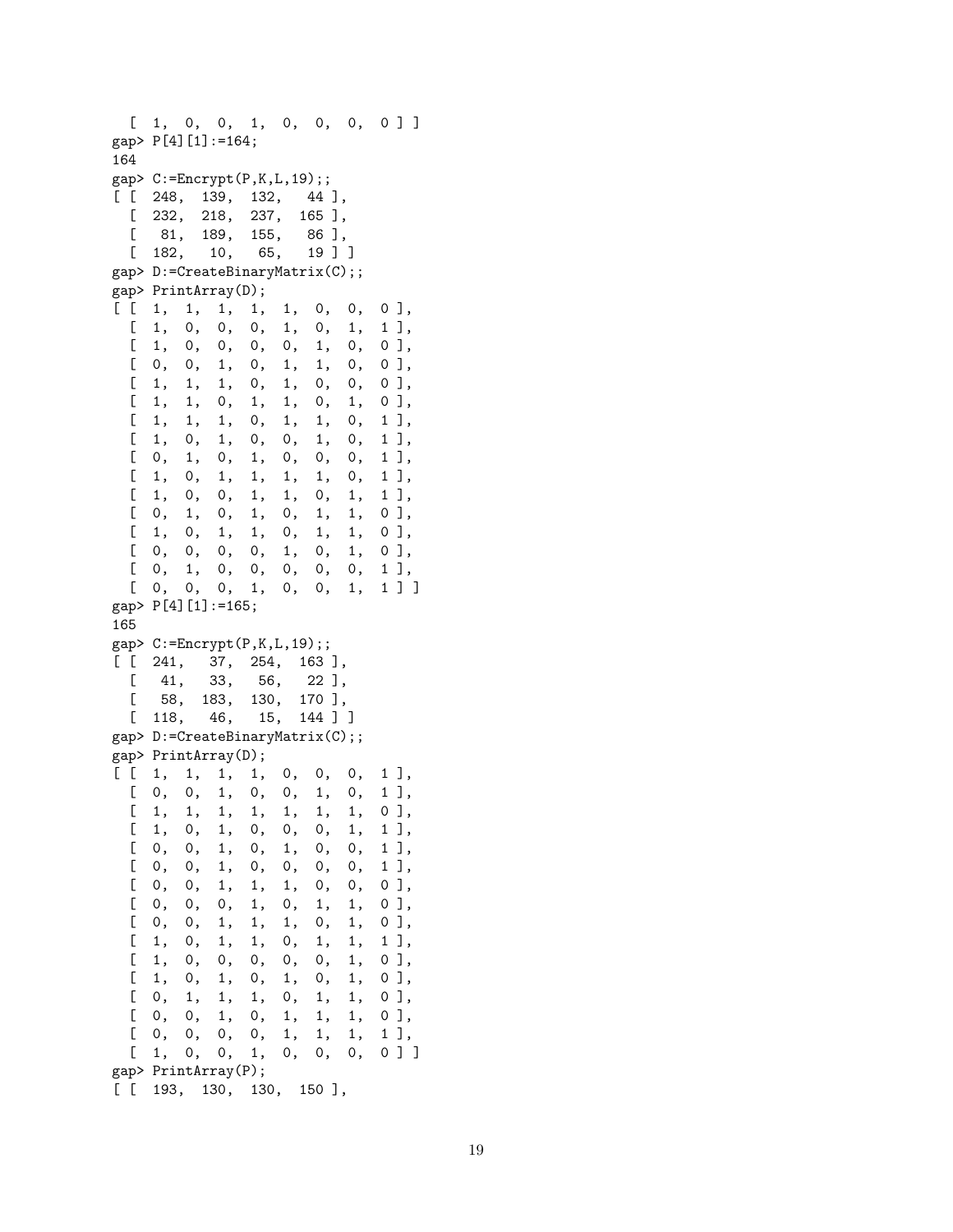```
[ 163, 163, 126, 193 ],
  [ 175, 64, 226, 152 ],
  [ 165, 129, 153, 133 ] ]
gap> P[4][1]:=164;
164
gap> K[2][2]:=42;
42
gap> PrintArray(K);
[ [ 18, 33, 109, 210 ],
  [ 78, 42, 102, 64 ],
  [ 133, 17, 29, 89 ],
  [ 99, 87, 114, 12 ] ]
gap> K^(-1) mod 256;
ModRat: for \langle x \rangle / \langle s \rangle mod \langle n \rangle, \langle s \rangle / \text{gcd}(\langle r \rangle, \langle s \rangle) and \langle n \rangle must be coprime at
result[i] := list[i] mod scalar;
called from
MOD_LIST_SCL_DEFAULT( list, nonlist ) called from
list[i] mod scalar called from
MOD_LIST_SCL_DEFAULT( list, nonlist ) called from
<function>(<arguments>) called from read-eval-loop
Entering break read-eval-print loop ...
you can 'quit;' to quit to outer loop, or
you can replace the integer <n> via 'return <n>;' to continue
brk> quit;
gap> K[2][2]:=43;
43
gap> K[1][1]:=17;
17
gap> PrintArray(K);
[ [ 17, 33, 109, 210 ],
  \begin{bmatrix} 78, & 43, & 102, & 64 \end{bmatrix},<br>
\begin{bmatrix} 133, & 17, & 29, & 89 \end{bmatrix}[ 133, 17, 29, 89 ],
  [ 99, 87, 114, 12 ] ]
gap> K^(-1) mod 256;
[ [ 176, 247, 212, 217 ], [ 182, 229, 148, 192 ], [ 29, 204, 130, 107 ],
  [ 153, 188, 231, 4 ] ]
gap> PrintArray(P);
[ [ 193, 130, 130, 150 ],
  [ 163, 163, 126, 193 ],
  [ 175, 64, 226, 152 ],
  [ 164, 129, 153, 133 ] ]
gap > C := Encryption(P,K,L,19);;
[ [ 162, 162, 125, 35 ],
 [ 183, 220, 108, 222 ],
  \begin{bmatrix} 57, & 147, & 118, & 245 \end{bmatrix},<br>
\begin{bmatrix} 158, & 160, & 15, & 143 \end{bmatrix}[158, 160,gap> D:=CreateBinaryMatrix(C);;
gap> PrintArray(D);
[ [ 1, 0, 1, 0, 0, 0, 1, 0],[1, 0, 1, 0, 0, 0, 1, 0],[ 0, 1, 1, 1, 1, 1, 0, 1 ],
  [0, 0, 1, 0, 0, 0, 1, 1],[1, 0, 1, 1, 0, 1, 1, 1]
```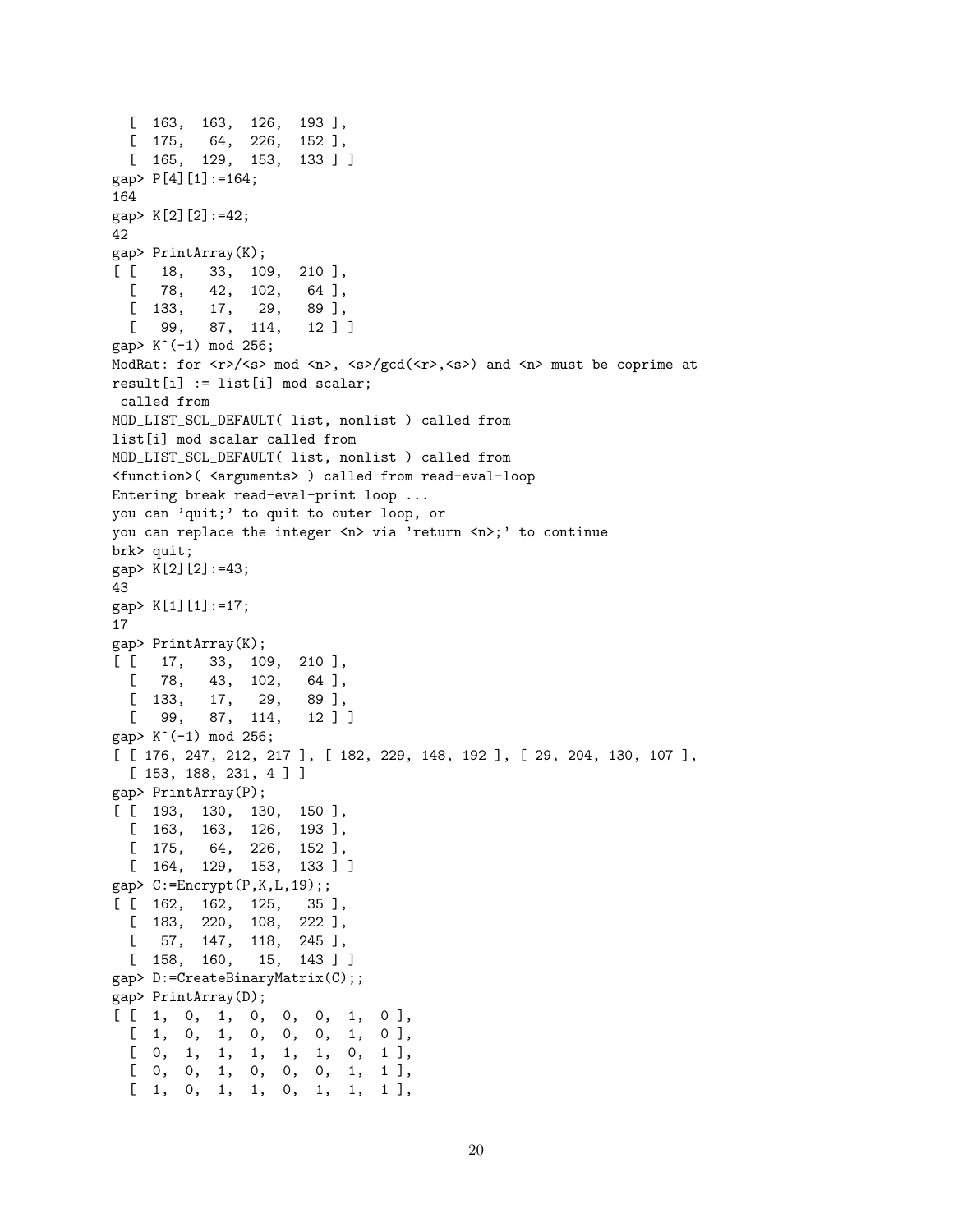|  |  |  |  | [1, 1, 0, 1, 1, 1, 0, 0], |
|--|--|--|--|---------------------------|
|  |  |  |  | [0, 1, 1, 0, 1, 1, 0, 0], |
|  |  |  |  | [1, 1, 0, 1, 1, 1, 1, 0], |
|  |  |  |  | [0, 0, 1, 1, 1, 0, 0, 1], |
|  |  |  |  | [1, 0, 0, 1, 0, 0, 1, 1], |
|  |  |  |  | [0, 1, 1, 1, 0, 1, 1, 0], |
|  |  |  |  | [1, 1, 1, 1, 0, 1, 0, 1], |
|  |  |  |  | [1, 0, 0, 1, 1, 1, 1, 0], |
|  |  |  |  | [1, 0, 1, 0, 0, 0, 0, 0]  |
|  |  |  |  | 0, 0, 0, 0, 1, 1, 1, 1,   |
|  |  |  |  | [1, 0, 0, 0, 1, 1, 1, 1]  |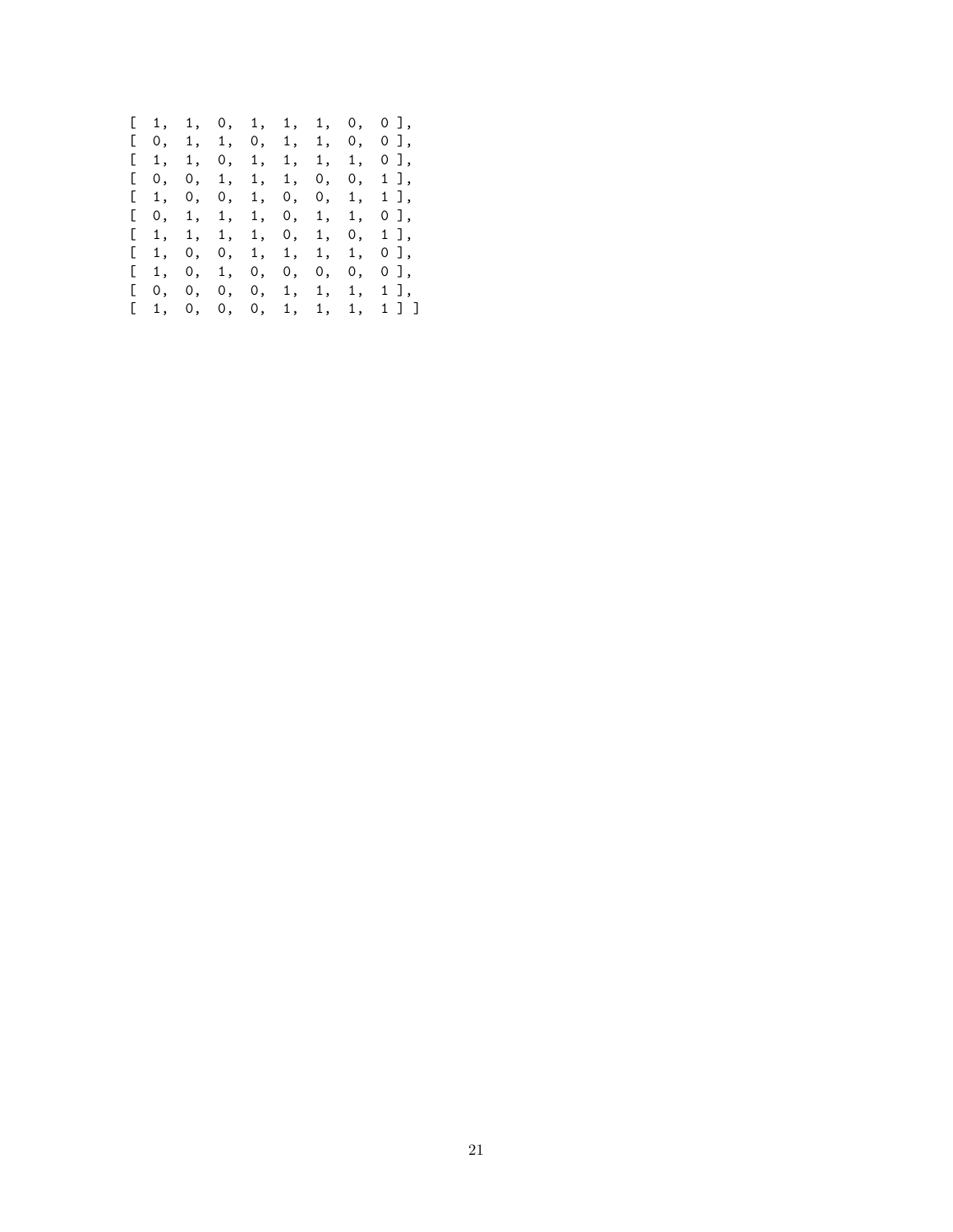## B TF Hill Cipher Implementation

#### B.1 tfHill.py

The following is Python code that implements the Toorani-Falahati Hill Cipher variant mentioned in section 3. Note that it requires the package numpy. Its usage is described in the comments.

```
'''
Toorani-Falahati Hill Variant
  (implemented by John Chase)
---------------------------------------------------------------------------------
Usage: tfHill.encrypt( plaintext: list of any length containing lists of length n,
                          key: n x n matrix,
                          prime modulus: positive integer,
                          random a0: integer such that 0 < a < 0 < p-1,
                          random b: integer such that 1 <br/>b <n>2 )
Example: tfHill.encrypt( [[2,3,5],[13,25,0],[9,17,21],[2,3,5],[1,15,8]],
                           [[2,4,2],[18,7,9],[11,21,6]],29,23,8)
        ---------------------------------------------------------------------------------
Usage: tfHill.decrypt( ciphertext: list of any length containing lists of length n,
                          key: n x n matrix,
                          prime modulus: integer,
                          r: integer
                          b: integer such that 1 <br/>b <n<sup>^2</sup>)
Example: tfHill.decrypt( [[0,19,9],[11,24,2],[4,13,11],[10,19,10],[8,18,27]],
                           [[2,4,2],[18,7,9],[11,21,6]],29,19,8)---------------------------------------------------------------------------------
'''
from numpy import linalg
from numpy import matrix
import numpy
import math
import hashlib
def encrypt(X,K,p,a0,b):
 n=len(X[0])# First, check to make sure arguments are valid
  if not isPrime(p):
    print "Modulus p="+str(p)+" must be prime."
   return False
  if not isInvertibleMatrix(K,p):
    print "Key matrix (second argument) must be invertible mod "+str(p)+"."
    return False
```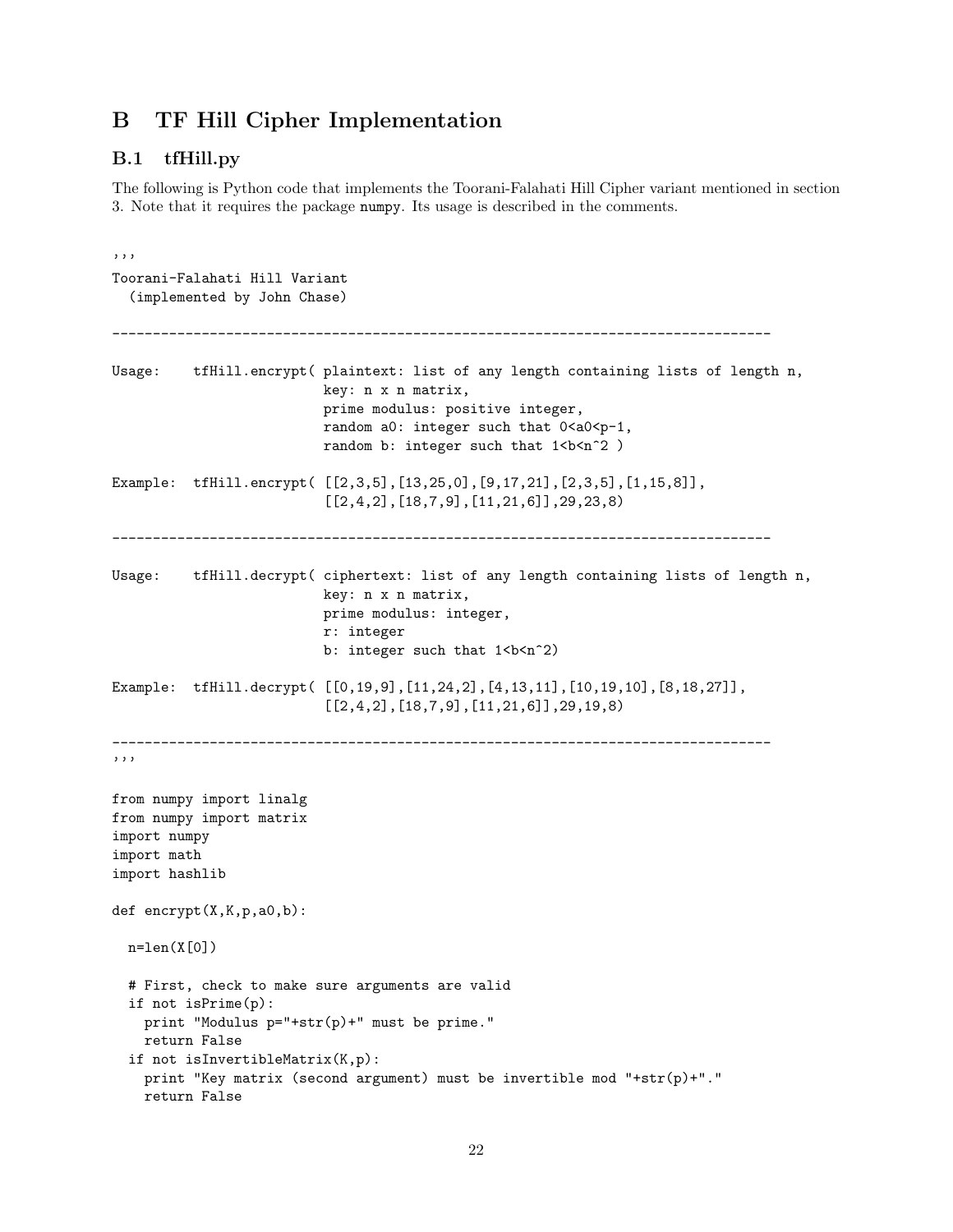```
if len(X[0])!=len(K):
   print "Key matrix must have the same dimension as the plaintext block."
   return False
  if not checka0(a0,p): return False
  if not checkb(b,n): return False
  # Compute r
  i=int(math.ceil(float(b)/float(n)))
  j=b-n*(i-1)r=(a0*K[i-1][j-1]) % p
 print "r=" + str(r) #debug
 Y=[]a=a0
 for t in range(0,len(X)):
   print "t="+str(t)
   V,v0,a=generateV(K,a,p)
   print " v0=" + str(v0) #debug
   print " V=" + str(V) #debug
   # Compute the ciphertext Y for the current plaintext X
   ctext=(v0*matrix(X[t])*matrix(K)+matrix(V))%p
   Y.append(ctext.tolist()[0])
 return Y
def decrypt(Y,K,p,r,b):
 n=len(Y[0])
 # First, check to make sure arguments are valid
  if not isPrime(p):
   print "Modulus p="+str(p)+" must be prime."
   return False
  if not isInvertibleMatrix(K,p):
   print "Key matrix (second argument) must be invertible mod "+str(p)+"."
   return False
  if len(Y[0])!=len(K):
   print "Key matrix must have the same dimension as the ciphertext block."
   return False
  if not checkb(b,n): return False
  #Compute u and a0
  i=int(math.ceil(float(b)/float(n)))
  j=b-n*(i-1)u=modInv(K[i-1][j-1],p)
  a0=(r*u)%p
 print "a0="+str(a0)
 X=[]a=a0
  for t in range(0,len(Y)):
   print "t="+str(t)
```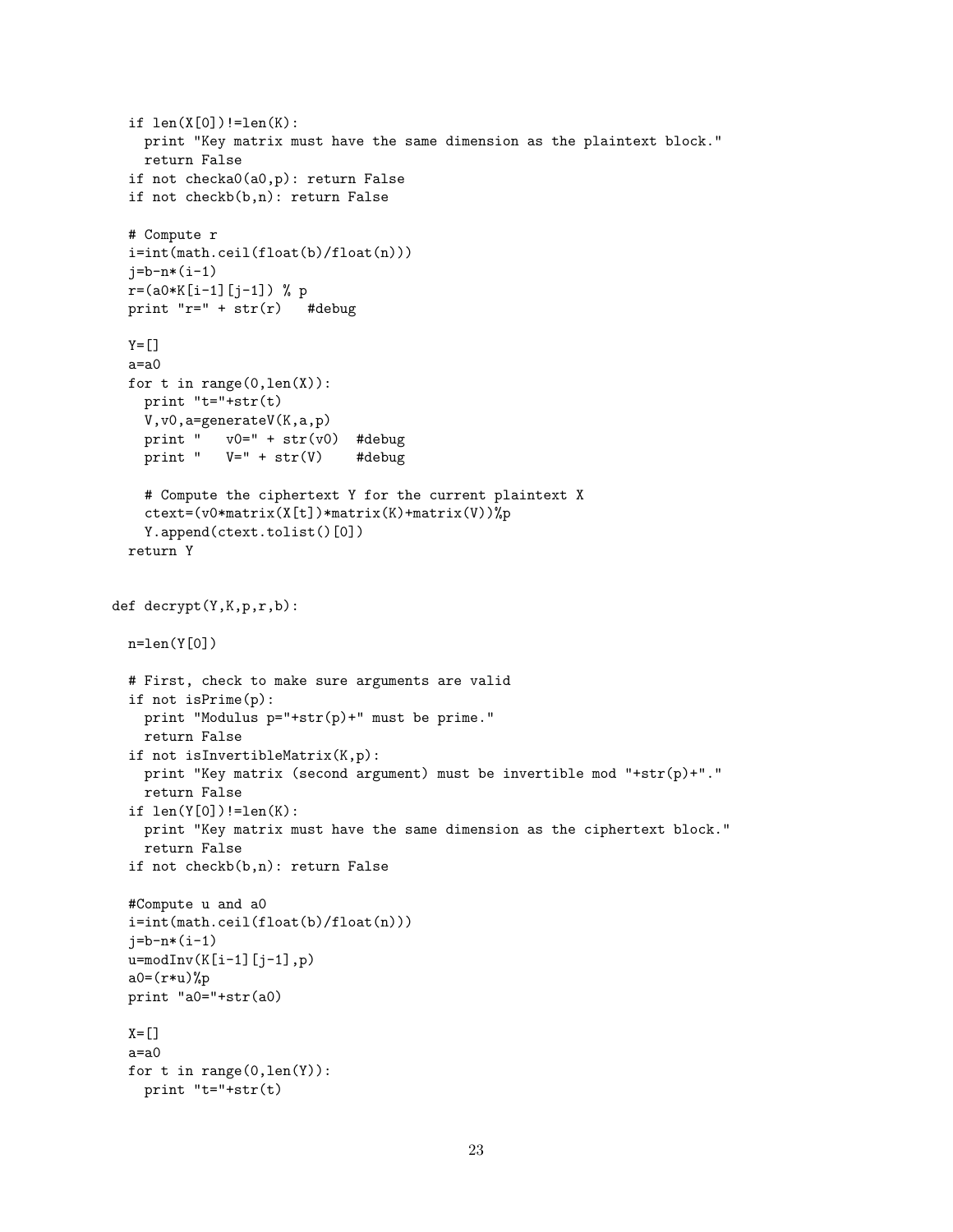```
V,v0,a=generateV(K,a,p)
   print " v0=" + str(v0) #debug
   print " V=" + str(V) #debug
   #Compute the plaintext X from the ciphertext Y
   ptext=matrix(modInv(v0,p)*(matrix(Y[t])-matrix(V))*modMatInv(matrix(K),p))%p
   X.append(ptext.tolist()[0])
 return X
def generateV(K, a0, p): # Generates the secret matrix V based on K and a0
 n=len(K)
 # Compute the next a with the MD5 hash function applied to the previous a
 # (easy to change this to SHA1 or another hash if one desires)
 a=int(hashlib.md5(str(a0)).hexdigest(),16)
 print " a="+str(a) #debug
 # Compute V
 V = \lceil 1 \rceilif a%p==0: V.append(1)
 else: V.append(a%p)
 for i in range(1,n+1):
   j = ((V[i-1])\%n) + 1gamma=math.floor(math.log(V[i-1],2))+1
   vTilde=int(2**(math.ceil(float(gamma)/2))+(V[i-1]%(2**(math.ceil(float(gamma)/2)))))
   print " i="+str(i)+" j="+str(j)+" gamma="+str(gamma)+" vTilde="+str(vTilde)
   V.append((K[i-1][j-1]+vTitle*a)\%p)v0=V[0]
 del V[0]
 # Return the secret vector V, v0, and the next a,
 # in case there are more plaintext blocks to encrypt
 return [V,v0,a]
def isPrime(n): # Tests for primality
 for x in range(2, int(n**0.5)+1):
   if n \% x == 0: return False
 return True
def modInv(a,p): # Finds the inverse of a mod p, if it exists
 for i in range(1,p):
   if (i*a)%p==1: return i
 print str(a)+" has no inverse mod "+str(p)
def modMatInv(A,p): # Finds the inverse of matrix A mod p
 if not isInvertibleMatrix(A,p):
   print "The first argument must be an invertible matrix mod "+str(p)+"."
   return False
 n=len(A)A = matrix(A)
```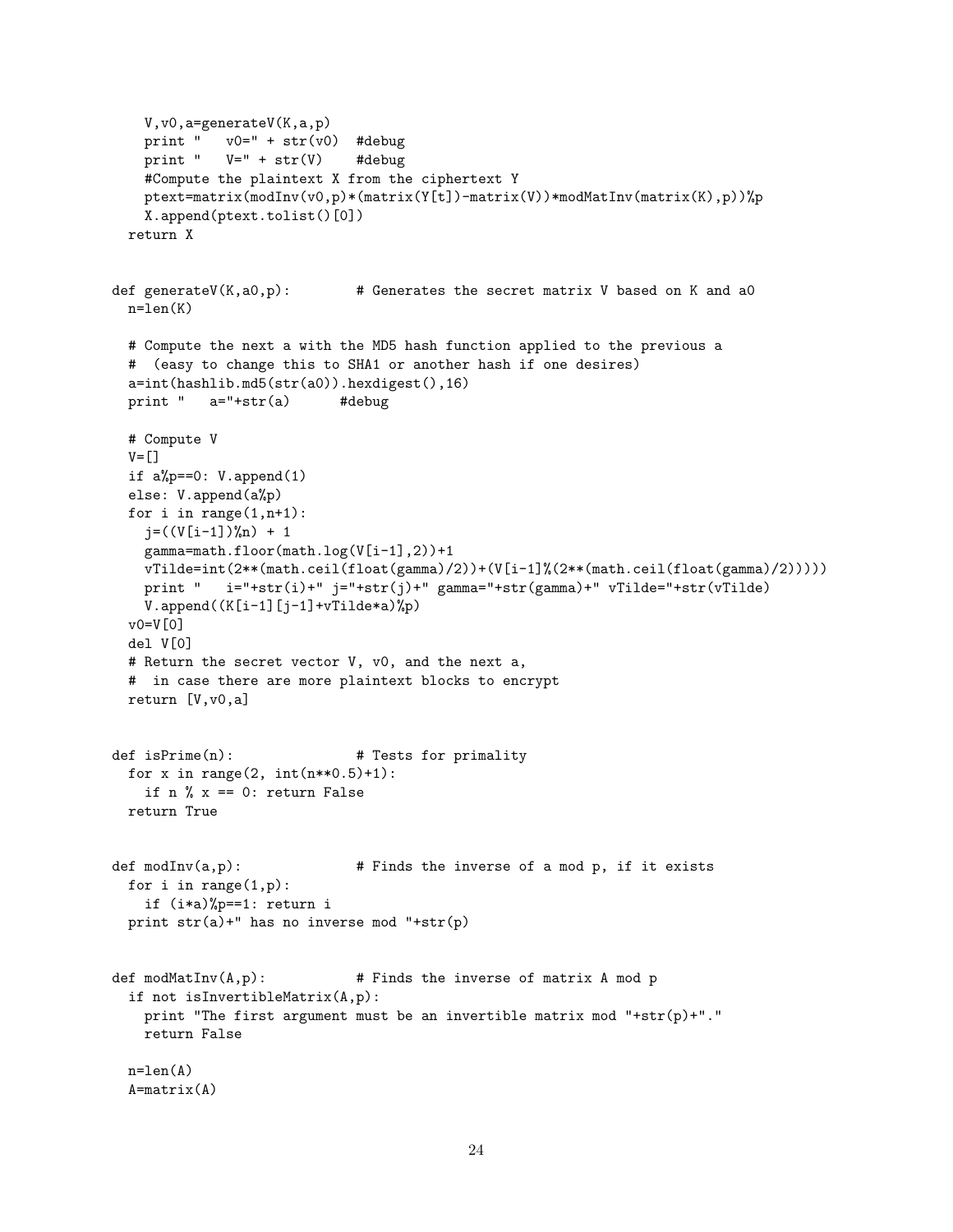```
adj=numpy.zeros(shape=(n,n))
  for i in range(0,n):
   for j in range(0,n):
      adj[i][j]=((-1)**(i+j)*intDet(minor(A,j,i)))%p
 return (modInv(intDet(A),p)*adj)%p
# Return matrix A with the ith row and jth column deleted (indexed from 0)
def minor(A,i,j):
  if not isMatrix(A):
   print "The first argument must be a matrix."
   return False
  A=numpy.array(A)
 minor=numpy.zeros(shape=(len(A)-1,len(A)-1))
 p=0for s in range(0,len(minor)):
   if p==i: p=p+1
   q=0for t in range(0,len(minor)):
     if q==j: q=q+1minor[s][t]=A[p][q]q = q + 1p=p+1return minor
def intDet(A): # Returns the determinant of your integer-valued matrix A
 return int(round(linalg.det(A)))
def isInvertibleMatrix(A, p): # Checks to see that A is an invertible matrix mod p
 if intDet(A)%p!=0: return True
 else: return False
def \, checkb(b, n): # Check the value of b
  if b>1 and b<sub>n**2</sub>:
   return True
   print ('The random value b=' + str(b) +
           ' must be greater than 1 and less than the square of the'
           ' length of your plaintext.\n In this case, it must be true'
           ' that 1 <br/>b<' + str(n**2) + '.')
  else: return False
def checka0(a0,p): # Check the value of a0
 if a0>0 and a0< p-1:
   return True
   print ('The random value a0=' + str(a0) +' must be greater than 0 and less than'
           ' your modulus minus one.\n In this case, it must be true'
           ' that 0 < a <i>0</i>' + str(p-1) + '.'
```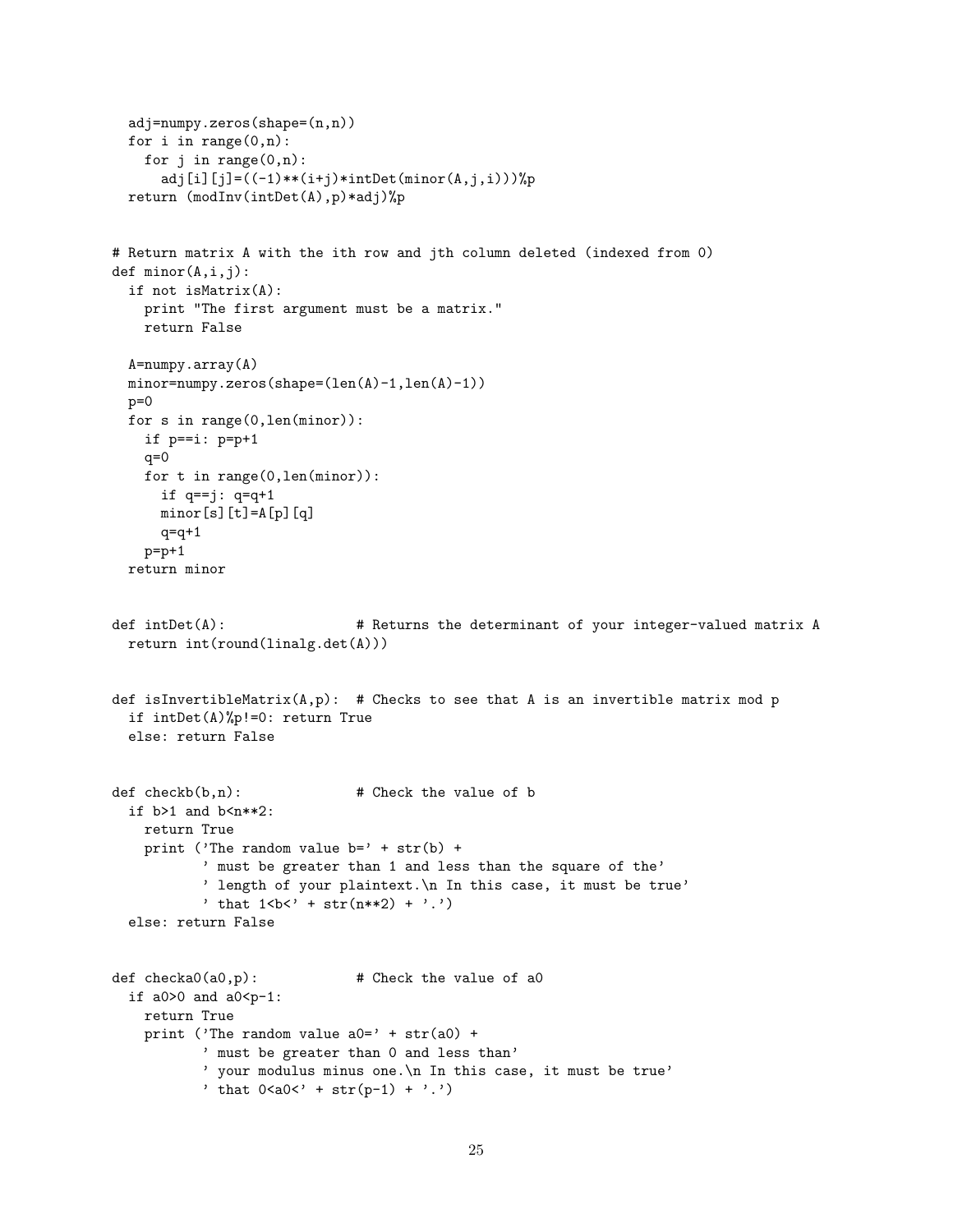else: return False

### B.2 Sample output of tfHill.py

The following sample output shows all the necessary computations for the example in section 3.

#### B.2.1 Encryption

We enter the plaintext blocks  $X_t$  and our key K, then call the encryption function.

```
\Rightarrow >>X = [ [14,21,4,17,26],
     [19,7,4,26,7],
     [8,11,11,26,0],
     [13,3,26,19,7],
     [17,14,20,6,7],
     [26,19,7,4,26],
     [22, 14, 14, 3, 18]]
>>>K=[ [1,5,17,25,16],
   [9,0,18,19,23],
   [26,4,10,13,2],
   [3,4,8,9,22],
   [7,24,15,17,12] ]
>>Y = encrypt(X,K,29,20,17)r=22
t=0a=203295115078782523880027993804846545796
   i=1 j=3 gamma=3.0 vTilde=7
   i=2 j=4 gamma=4.0 vTilde=4
   i=3 j=4 gamma=5.0 vTilde=10
   i=4 j=1 gamma=5.0 vTilde=9
   i=5 j=4 gamma=4.0 vTilde=4
   v0=7
   V=[8L, 18L, 25L, 8L, 16L]
t=1a=245997980935699445360930870119064451886
   i=1 j=1 gamma=5.0 vTilde=9
   i=2 j=4 gamma=5.0 vTilde=15
   i=3 j=3 gamma=5.0 vTilde=9
   i=4 j=4 gamma=2.0 vTilde=3
   i=5 j=2 gamma=5.0 vTilde=10
   v0=25
   V=[23L, 17L, 3L, 26L, 13L]
t=2a=323176948216200043363809235424646874509
   i=1 j=5 gamma=2.0 vTilde=2
   i=2 j=5 gamma=5.0 vTilde=8
   i=3 j=2 gamma=5.0 vTilde=10
   i=4 j=1 gamma=4.0 vTilde=7
   i=5 j=3 gamma=2.0 vTilde=2
```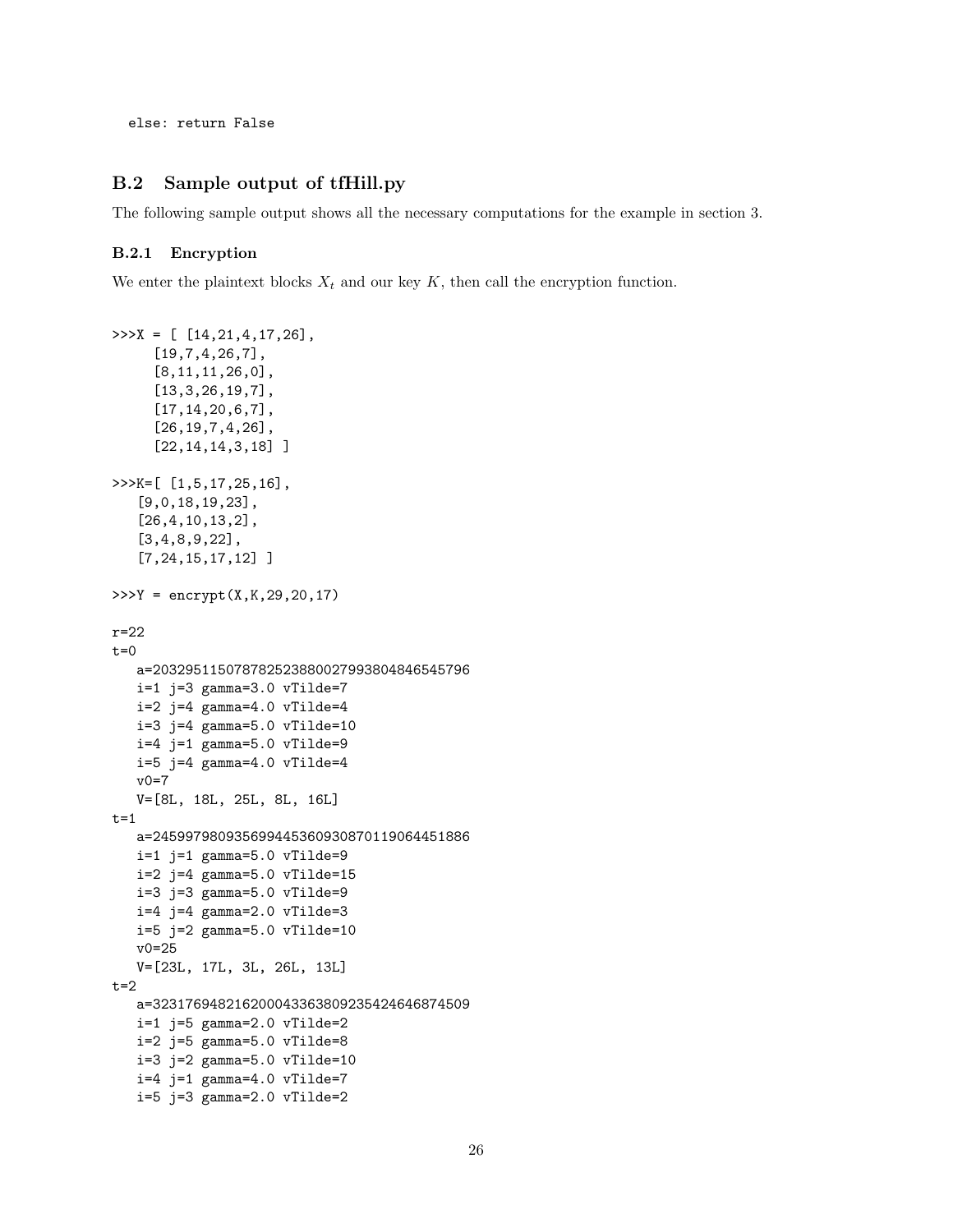```
v0=4
  V=[24L, 26L, 15L, 2L, 23L]
t=3a=40821990183399004352182122979476111349
  i=1 j=3 gamma=3.0 vTilde=7
  i=2 j=4 gamma=4.0 vTilde=4
  i=3 j=4 gamma=5.0 vTilde=10
  i=4 j=1 gamma=5.0 vTilde=9
   i=5 j=4 gamma=4.0 vTilde=4
  v0=7
  V=[8L, 18L, 25L, 8L, 16L]
t=4a=20064375677538914896342696153730078061
  i=1 j=2 gamma=1.0 vTilde=3
  i=2 j=1 gamma=3.0 vTilde=5
  i=3 j=5 gamma=4.0 vTilde=5
  i=4 j=3 gamma=2.0 vTilde=2
  i=5 j=4 gamma=4.0 vTilde=4
  v0=1V=[5L, 9L, 2L, 8L, 17L]
t=5a=268997158588285530637903546099270153390
  i=1 j=5 gamma=5.0 vTilde=11
  i=2 j=3 gamma=5.0 vTilde=14
  i=3 j=4 gamma=5.0 vTilde=15
  i=4 j=4 gamma=4.0 vTilde=4
  i=5 j=3 gamma=5.0 vTilde=11
  v0=19
  V=[22L, 23L, 8L, 27L, 21L]
t=6a=152231792563035368194837115496907499393
  i=1 j=3 gamma=5.0 vTilde=9i=2 j=1 gamma=5.0 vTilde=9
  i=3 j=3 gamma=5.0 vTilde=9
  i=4 j=4 gamma=5.0 vTilde=10
  i=5 j=1 gamma=3.0 vTilde=5
  v0=17
  V=[25L, 17L, 18L, 5L, 5L]
[[18L, 12L, 5L, 7L, 21L], [18L, 22L, 14L, 5L, 21L],
[23L, 24L, 13L, 14L, 8L], [20L, 9L, 1L, 2L, 4L],
[10L, 18L, 26L, 1L, 26L], [5L, 18L, 8L, 3L, 24L],
[4L, 5L, 0L, 12L, 0L]]
```
The matrix above contains our ciphertext blocks  $Y_t$ .

## B.2.2 Decryption

We now call the decryption function.

>>>Y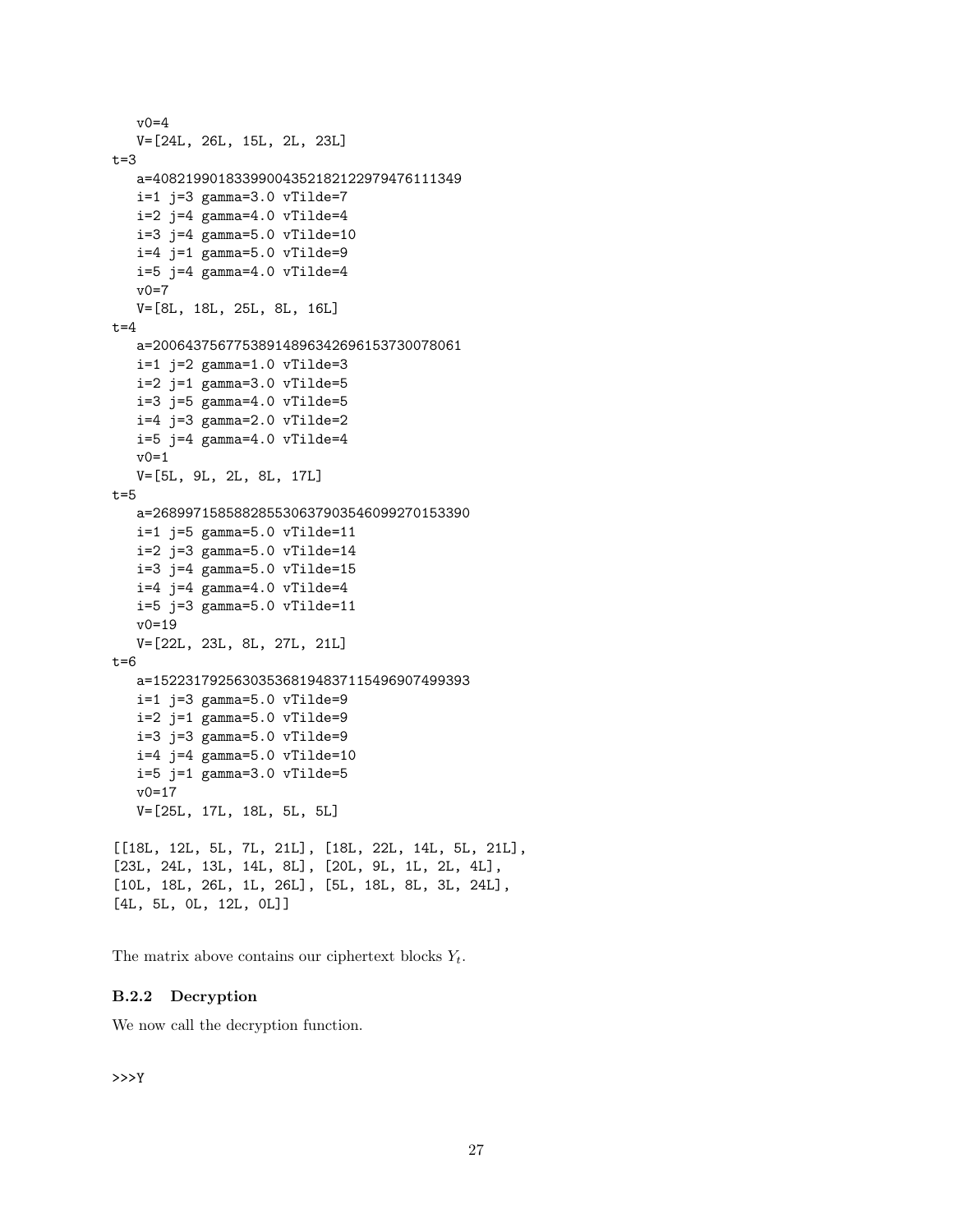```
[[18L, 12L, 5L, 7L, 21L], [18L, 22L, 14L, 5L, 21L],
[23L, 24L, 13L, 14L, 8L], [20L, 9L, 1L, 2L, 4L],
[10L, 18L, 26L, 1L, 26L], [5L, 18L, 8L, 3L, 24L],
[4L, 5L, 0L, 12L, 0L]]
>>>decrypt(Y,K,29,22,17)
a0=20
t=0a=203295115078782523880027993804846545796
  i=1 j=3 gamma=3.0 vTilde=7
  i=2 j=4 gamma=4.0 vTilde=4
  i=3 j=4 gamma=5.0 vTilde=10
  i=4 j=1 gamma=5.0 vTilde=9i=5 j=4 gamma=4.0 vTilde=4
  v0=7V=[8L, 18L, 25L, 8L, 16L]
t=1a=245997980935699445360930870119064451886
  i=1 j=1 gamma=5.0 vTilde=9i=2 j=4 gamma=5.0 vTilde=15
  i=3 j=3 gamma=5.0 vTilde=9i=4 j=4 gamma=2.0 vTilde=3
  i=5 j=2 gamma=5.0 vTilde=10
  v0=25
  V=[23L, 17L, 3L, 26L, 13L]
t=2a=323176948216200043363809235424646874509
  i=1 j=5 gamma=2.0 vTilde=2
  i=2 j=5 gamma=5.0 vTilde=8
  i=3 j=2 gamma=5.0 vTilde=10
  i=4 j=1 gamma=4.0 vTilde=7
  i=5 j=3 gamma=2.0 vTilde=2
  v0=4V=[24L, 26L, 15L, 2L, 23L]
t=3a=40821990183399004352182122979476111349
  i=1 j=3 gamma=3.0 vTilde=7
  i=2 j=4 gamma=4.0 vTilde=4
  i=3 j=4 gamma=5.0 vTilde=10
  i=4 j=1 gamma=5.0 vTilde=9i=5 j=4 gamma=4.0 vTilde=4
  v0=7V=[8L, 18L, 25L, 8L, 16L]
t=4a=20064375677538914896342696153730078061
  i=1 j=2 gamma=1.0 vTilde=3
  i=2 j=1 gamma=3.0 vTilde=5
  i=3 j=5 gamma=4.0 vTilde=5
  i=4 j=3 gamma=2.0 vTilde=2
  i=5 j=4 gamma=4.0 vTilde=4
  v0=1V=[5L, 9L, 2L, 8L, 17L]
```